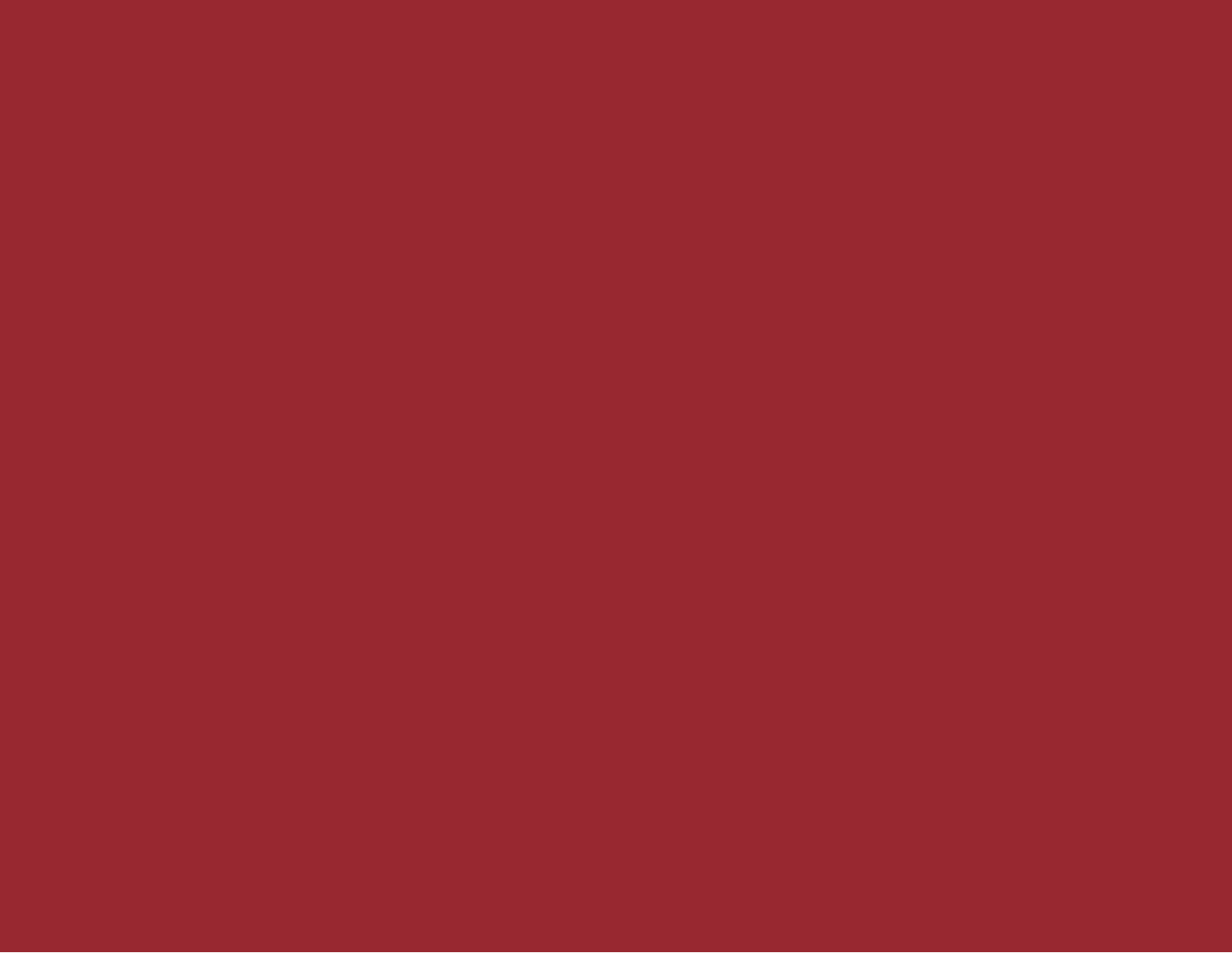HEARTS in the Americas Regulatory Pathway to the Exclusive Use of Validated Blood Pressure Measuring Devices

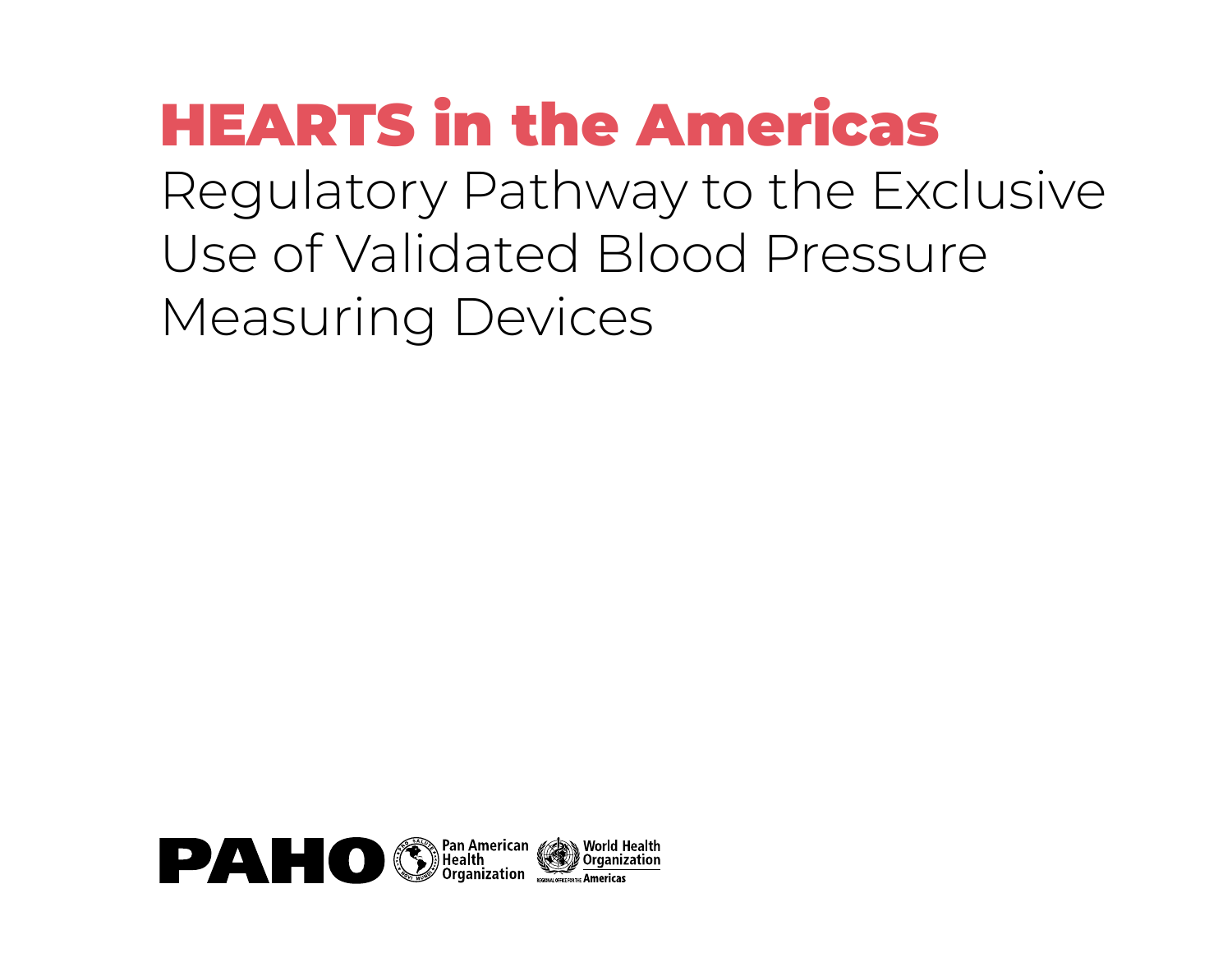HEARTS in the Americas Regulatory Pathway to the Exclusive Use of Validated Blood Pressure Measuring Devices

**© Pan American Health Organization, 2021**

ISBN: 978-92-75-12485-7 (print) ISBN: 978-92-75-12486-4 (pdf)

Some rights reserved. This work is available under the Creative Commons Attribution-NonCommercial-ShareAlike 3.0 IGO license (CC BY-NC-SA 3.0 IGO; https://creativecommons.org/licenses/by-nc-sa/3.0/igo).



Under the terms of this license, this work may be copied, redistributed, and adapted for non-commercial purposes, provided the new work is issued using the same or equivalent Creative Commons license and it is appropriately cited, as indicated below. In any use of this work, there should be no suggestion that the Pan American Health Organization (PAHO) endorses any specific organization, product, or service. Use of the PAHO logo is not permitted.

**Adaptations:** If this work is adapted, the following disclaimer should be added along with the suggested citation: "This is an adaptation of an original work by the Pan American Health Organization (PAHO). Views and opinions expressed in the adaptation are the sole responsibility of the author(s) of the adaptation and are not endorsed by PAHO."

**Translation:** If this work is translated, the following disclaimer should be added along with the suggested citation: "This translation was not created by the Pan American Health Organization (PAHO). PAHO is not responsible for the content or accuracy of this translation."

**Suggested citation.** HEARTS in the Americas Regulatory Pathway to the Exclusive Use of Validated Blood Pressure Measuring Devices. Washington, D.C.: Pan American Health Organization; 2021. License: CC BY-NC-SA 3.0 IGO. https://doi.org/10.37774/9789275124864.

**Cataloguing-in-Publication (CIP) data.** CIP data are available at http://iris.paho.org.

**Sales, rights, and licensing.** To purchase PAHO publications, write to sales@paho.org. To submit requests for commercial use and queries on rights and licensing, visit http://www.paho.org/permissions.

**Third-party materials.** If material that is attributed to a third party, such as tables, figures, or images, is reused from this work, it is the user's responsibility to determine whether permission is needed for that reuse and to obtain permission from the copyright holder. The risk of claims resulting from infringement of any third-party-owned material or component from this work rests solely with the user.

**General disclaimers.** The designations employed and the presentation of the material in this publication do not imply the expression of any opinion whatsoever on the part of PAHO concerning the legal status of any country, territory, city, or area or of its authorities, or concerning the delimitation of its frontiers or boundaries. Dotted and dashed lines on maps represent approximate border lines for which there may not yet be full agreement.

The mention of specific companies or of certain manufacturers' products does not imply that they are endorsed or recommended by PAHO in preference to others of a similar nature that are not mentioned. Errors and omissions excepted, the names of proprietary products are distinguished by initial capital letters.

All reasonable precautions have been taken by PAHO to verify the information contained in this publication. However, the published material is being distributed without warranty of any kind, either expressed or implied. The responsibility for the interpretation and use of the material lies with the reader. In no event shall PAHO be liable for damages arising from its use.

NMH/NV/2021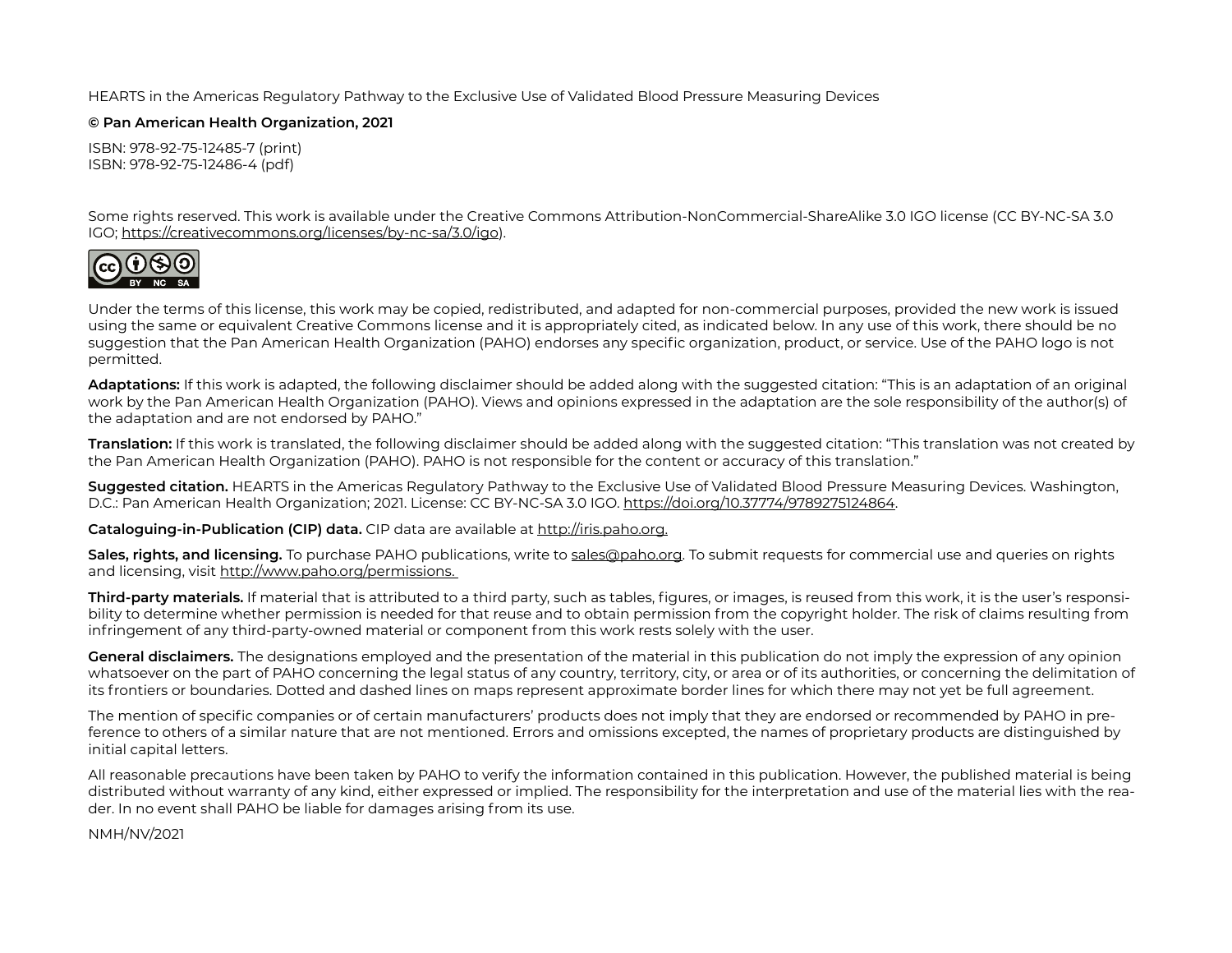## Contents

|    | Acknowledgements                                                                                              | $\mathsf{v}$   |
|----|---------------------------------------------------------------------------------------------------------------|----------------|
| 1. | Introduction                                                                                                  | 1              |
| 2. | <b>Background</b>                                                                                             | $\overline{2}$ |
|    | 3. Concepts Related to Clinical Validation of BPMDs                                                           | 5              |
|    | 4. Key Elements of Regulations and Recommendations for Pre-market Approval of BPMDs                           | 8              |
|    | 5. Life cycle of BPMDs-Technical Aspects for Consideration                                                    | 14             |
|    | 6. Process to Facilitate Implementation of Regulations                                                        | 15             |
| 7. | Procurement                                                                                                   | 16             |
|    | <b>References</b>                                                                                             | 17             |
|    | Annex A: How to Check if a Device is Validated for Accuracy                                                   | 20             |
|    | Annex B: Equivalence of Devices                                                                               | 21             |
|    | Annex C: PAHO Technical Specifications for the Procurement of Automated BPMDs with Cuff (First Level of Care) | 22             |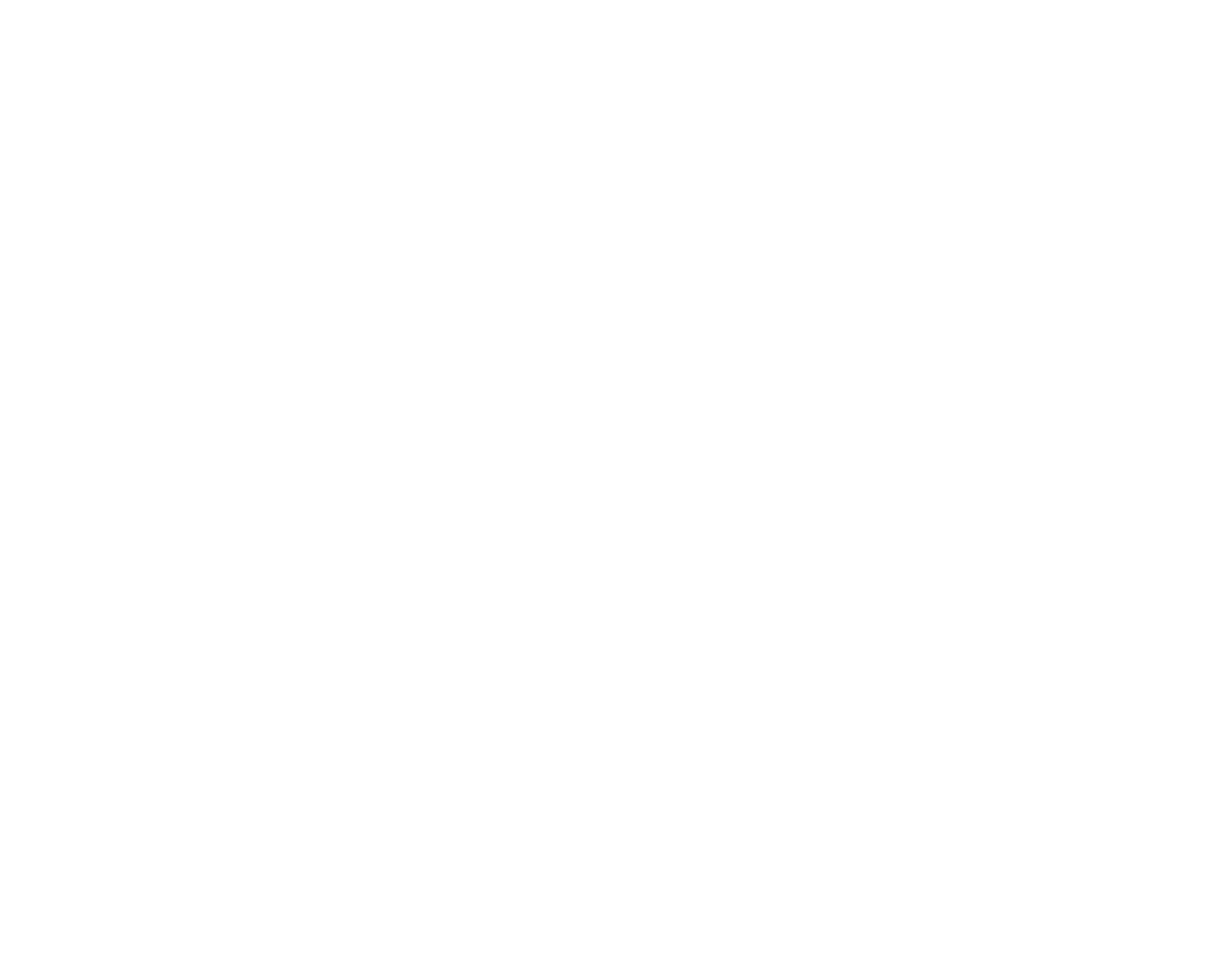## <span id="page-6-0"></span>Acknowledgements

This document was prepared by Cintia Lombardi, consultant at the Pan American Health Organization (PAHO), and Dean Picone, research fellow at the University of Tasmania, Australia, under the coordination of Pedro Ordunez, Regional Advisor in Cardiovascular Health at PAHO.

Special acknowledgment to James Sharman (University of Tasmania, Australia), Norm Campbell (University of Calgary, Canada), and Raj Padwal (University of Alberta, Canada), who provided substantive comments and editorial suggestions. PAHO acknowledges the contribution of Alexandre Lemgruber, Marcia Quiros, and Nilda Rodriguez from the Department of Health Systems and Services, PAHO, especially for the adaptation of the WHO technical specifications.

PAHO also thanks the input of Roberto Ayala (independent consultant in medical technologies, Mexico), Natalia Vensentini (Ministry of Health of Argentina), Patrice Lawrence, (PAHO, Barbados), Rafael Farias (Institute of Metrology–INMETRO, Brazil), Juliano Tesser (National Health Surveillance Agency–ANVISA, Brazil), Thais Coutinho (Ministry of Health, Brazil), Melanie Paccot (Ministry of Health, Chile), Yamile Valdes (Ministry of Public Health,

Cuba), Lucia Cevallos (Ministry of Health, Ecuador), Elsa Arellanes (CENETEC, Mexico), Lidia Hiebrandt (National Agency of Health Surveillance–DIGEMID, Panama), Anselm Gittens (Bureau of Standards, Saint Lucia), and Rohit Doon (Ministry of Health, Trinidad and Tobago).

This document is the result of an extensive consultative process. Firstly, a draft document was developed taking into account the results of a survey conducted with countries on regulations of blood pressure measuring devices and countries' requests for guidance manifested during a technical meeting in Ecuador in March 2020. Secondly, the draft was submitted for review to technical experts in the area of blood pressure measurement and representatives of regulatory authorities and legal metrology departments of selected countries. After their comments were incorporated, the resulting draft was again submitted to technical experts for review. Finally, the revised document was then submitted to all the representatives designated by governments to participate in a virtual technical meeting in August 2021, and comments were received during the meeting. The final document incorporated those suggestions to the extent it was feasible. PAHO is grateful to all that participated in this process.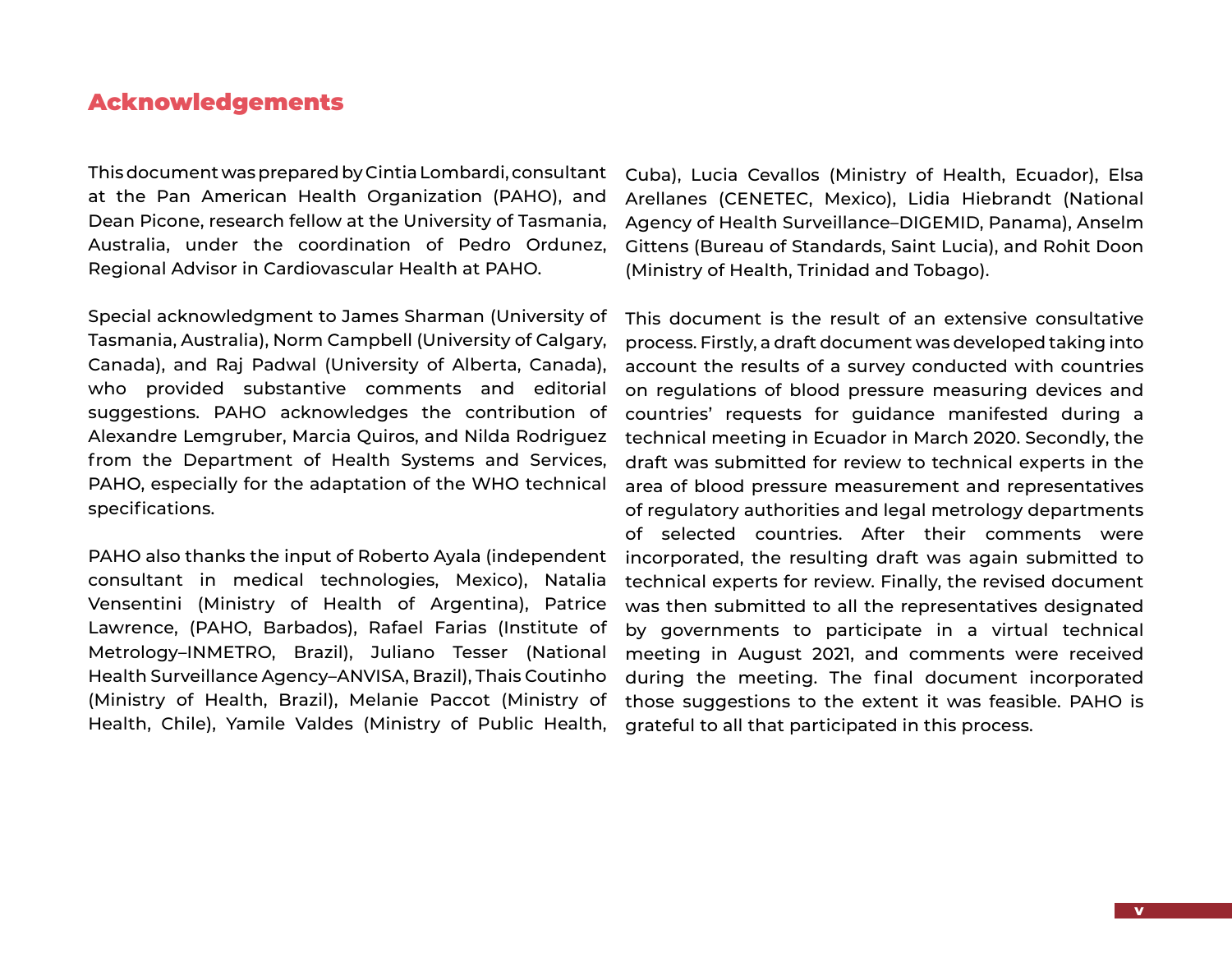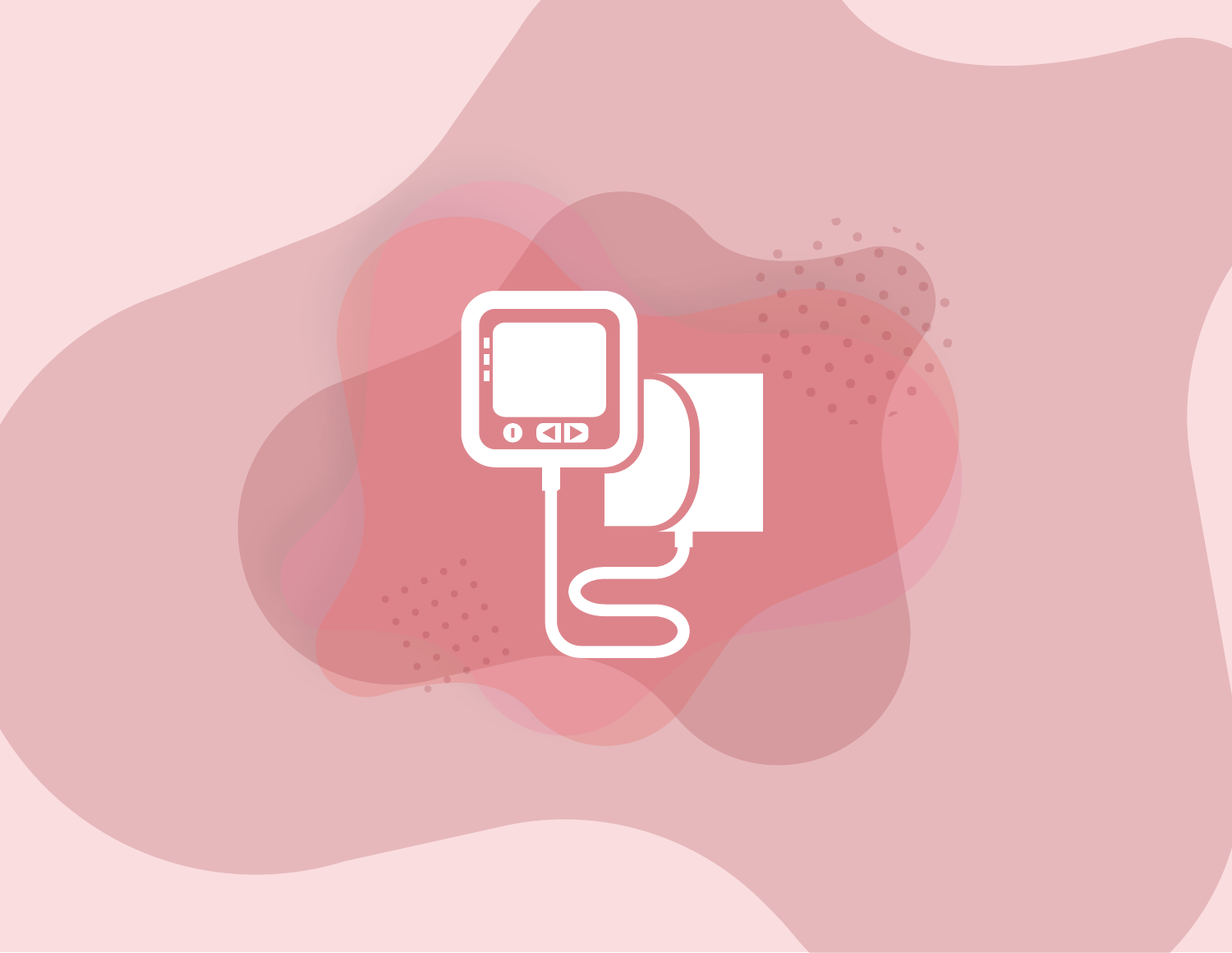## <span id="page-8-0"></span>1. Introduction

Cardiovascular disease (CVD) is the leading cause of disease burden globally. According to the 2017 Global Burden of Disease estimates, there were 14 million new cases of CVD, 80 million people living with this condition, and nearly 1 million deaths attributed to CVD in the Americas (*1*). Hypertension is the major risk factor for CVD, causing half of the cases, and is highly prevalent, affecting one in four adults, including 40% of those over age 25 years (*2*). Fortunately, hypertension can be easily detected using correct measurement and controlled using an effective core set of medicines and/or lifestyle modifications.

To appropriately detect hypertension, accurate measurement of blood pressure (BP) is critical. Accurate BP measurement depends on the use of validated BP measuring devices (BPMDs), proper preparation of the patient, and use of a standardized protocol (*2, 3*). Therefore, guaranteeing the accuracy of BPMDs is key for improving hypertension control in populations, toward achieving Sustainable Development Goal Target 3.4: by 2030, reduce by one-third premature mortality from noncommunicable diseases through prevention and treatment.

The consequences of errors in measurement of BP are observed at the population level, impacting the estimated rates of hypertension prevalence and control, as well as at the individual level, through incorrect diagnosis and treatment (*4*). For example, overestimation of blood pressure by 10/5 mm Hg can create a marked increase in perceived

hypertension prevalence (22% vs. 53%) together with a large drop in perceived hypertension control (21% vs. 4%). Hence, inaccurate measurement of BP has important consequences for policies to address hypertension, as well as for patient safety and quality of care.

#### **1.1. Purpose**

This publication seeks to provide a practical tool for governments to improve their national regulatory frameworks to improve accuracy of BPMDs, in turn contributing to the exclusive use of validated automated BPMDs in primary health care (PHC) facilities by 2025. This publication can also guide the development of procurement mechanisms that will ensure exclusive availability of BPMDs in PHC facilities. Specifically, this publication will provide a brief background on the importance of using validated BPMDs and highlight key elements of regulations related to pre-market approvals to promote accurate BPMDs.

#### **1.2. Scope**

This publication refers exclusively to regulatory and procurement matters related to the accuracy of automated and semi-automated upper-arm cuff BPMDs and does not include other quality assurance or safety elements.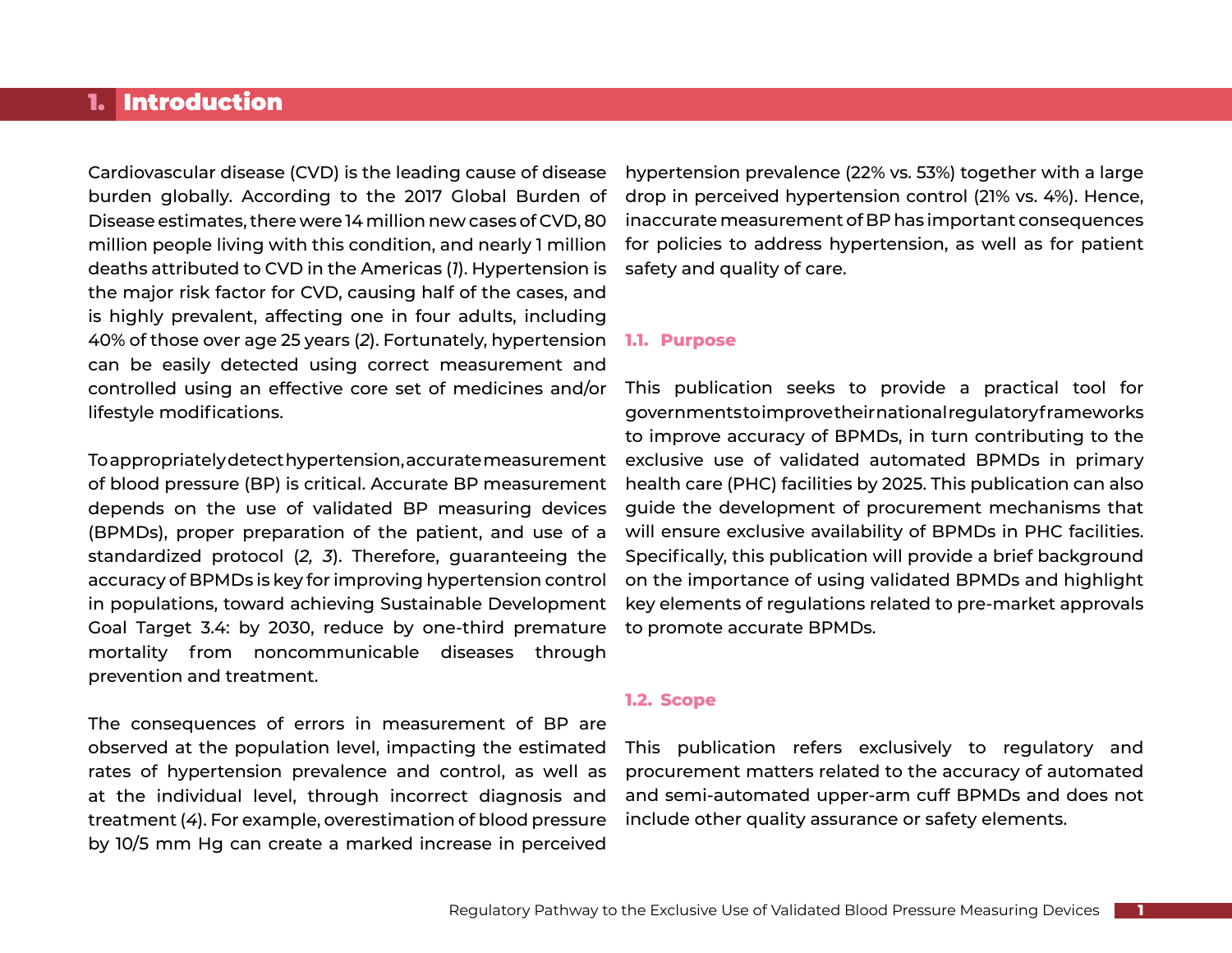## <span id="page-9-0"></span>2. Background

#### **2.1. World Health Organization position on medical devices and BPMDs**

The Fourth World Health Organization (WHO) Global Forum on Medical Devices identified several critical issues related to medical devices (*5*). Among those issues were recommendations for increased regulation of medical devices in low- and middle-income countries and development of technical specifications to optimize procurement of priority medical devices. To implement the recommendations, WHO suggests that a medical devices needs assessment be undertaken at the country level, and that local workshops on health technology regulatory frameworks, assessments, and management be organized for relevant stakeholders. This is consistent with the World Health Assembly Resolution 67.20 (Regulatory system strengthening for medical products), which stresses the importance of regulation of medical devices for better public health outcomes and to increase access to safe, effective, and quality medical products (*6*). It calls for establishment and strengthening of regulatory capacity in developing countries for review of medical products; and for regulating the quality, safety, and efficacy of health products and medical devices.

In 2020, WHO published the technical specifications for automated cuff BPMDs (*7*). This document recommends that measurement of BP should be performed using an automated

BPMD with an upper-arm cuff. This evidence-based document aims to assist regulatory authorities to prepare policies and regulations, by describing the performance and technical aspects of automated non-invasive BPMDs, and providing guidance on regulatory requirements, standards, and other elements related to accurate BP measurement. It also identifies the barriers to accessing accurate and affordable BPMDs in low- and middle-income countries. This WHO publication is the basis for many of the recommendations included in this current publication.

An expert committee chaired by the Pan American Health Organization (PAHO) developed a situational analysis of the regulatory capacities of individual countries (*8*). Among the conclusions, it was noted that the limited or complete lack of legal and organizational frameworks for regulatory systems in a number of countries is a cause for concern because populations will not all have access to safe, quality, and effective medicines. This is also highly relevant to medical devices such as BPMDs. The PAHO Directing Council has recommended that governments prioritize the development of legal and organizational frameworks to oversee the quality, safety, and efficacy of health technologies available on the market (*9*).

WHO has recently published the WHO List of Priority Medical Devices for Cardiovascular Health and Diabetes. The list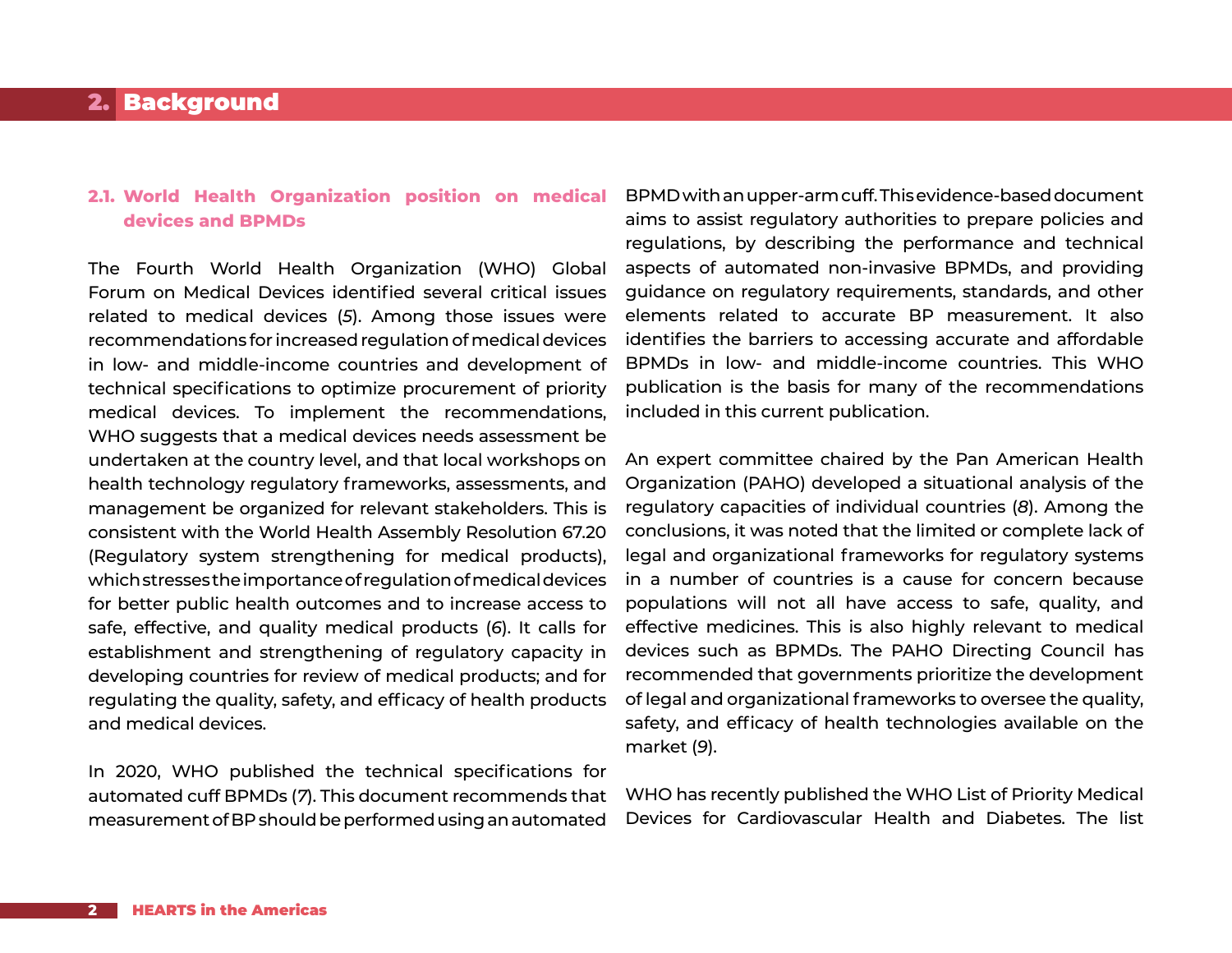names BPMDs as one of the six essential technologies for early detection, diagnosis, and monitoring of noncommunicable diseases and as one of the seven general priority medical devices for clinical assessment intervention (*10*). In 2019, PAHO also published a list of priority medical devices for the first level of care (*11*). These documents reaffirm the importance of measuring BP with high-quality BPMDs to ensure optimal clinical decisions can be made.

#### **2.2. Importance of regulating pre-market approval and procurement of BPMDs**

Regulation is of critical importance to ensure that safe, rigorously tested medicines and medical devices are used in health care. Increased regulation and compliance with regulations may increase the costs of medicine or device development and manufacturing for companies. These costs would subsequently be passed onto healthcare providers and patients, making health care more expensive. Thus, increased regulations could have the unintended consequence of limiting access to adequate medical equipment. On the other hand, poor regulatory control of medical devices has resulted in the use of substandard devices (*12*), which is an unacceptable compromise. Beyond usual safety requirements, regulations of BPMDs should address accuracy, verified through clinical validation studies, as a crucial component of quality assurance.

Substandard BPMDs have been recognized by professional societies and academics as a threat to improving the control of hypertension. In a recent consensus statement, the Lancet Commission on Hypertension Group called for convergence toward a mandatory global regulatory requirement that BPMDs have undergone independent validation according to the universally accepted ISO Standard (ISO 81060-2:2018) (*13*). The Group recommended that before a BPMD is used clinically, it must undergo an independent clinical validation study. The results of the validation study should be publicly available; for example, through publication in a peer-reviewed scientific journal. Equally, one of the recommendations resulting from a meeting of various hypertension societies in Sao Paulo in 2019 was to advocate for policies, including regulation, to ensure the procurement and use of validated automated BPMDs (*2*). These recommendations follow on from other calls by international hypertension societies to strengthen the regulatory environment governing BPMDs (*14*).

#### **2.3. Regulatory environment in relation to BPMDs in countries implementing HEARTS in the Americas**

A recent study examined regulatory frameworks related to BPMDs in countries implementing HEARTS in the Americas (15). The study found that most countries lacked an appropriate regulatory framework to ensure that BPMDs approved for sale and used in PHC facilities had been accuracy validated. Most countries (10 out of 13) had <sup>1</sup> The term validation is used in this publication to mean clinical validation a medical devices law, or the foundation in law stipulating

for accuracy.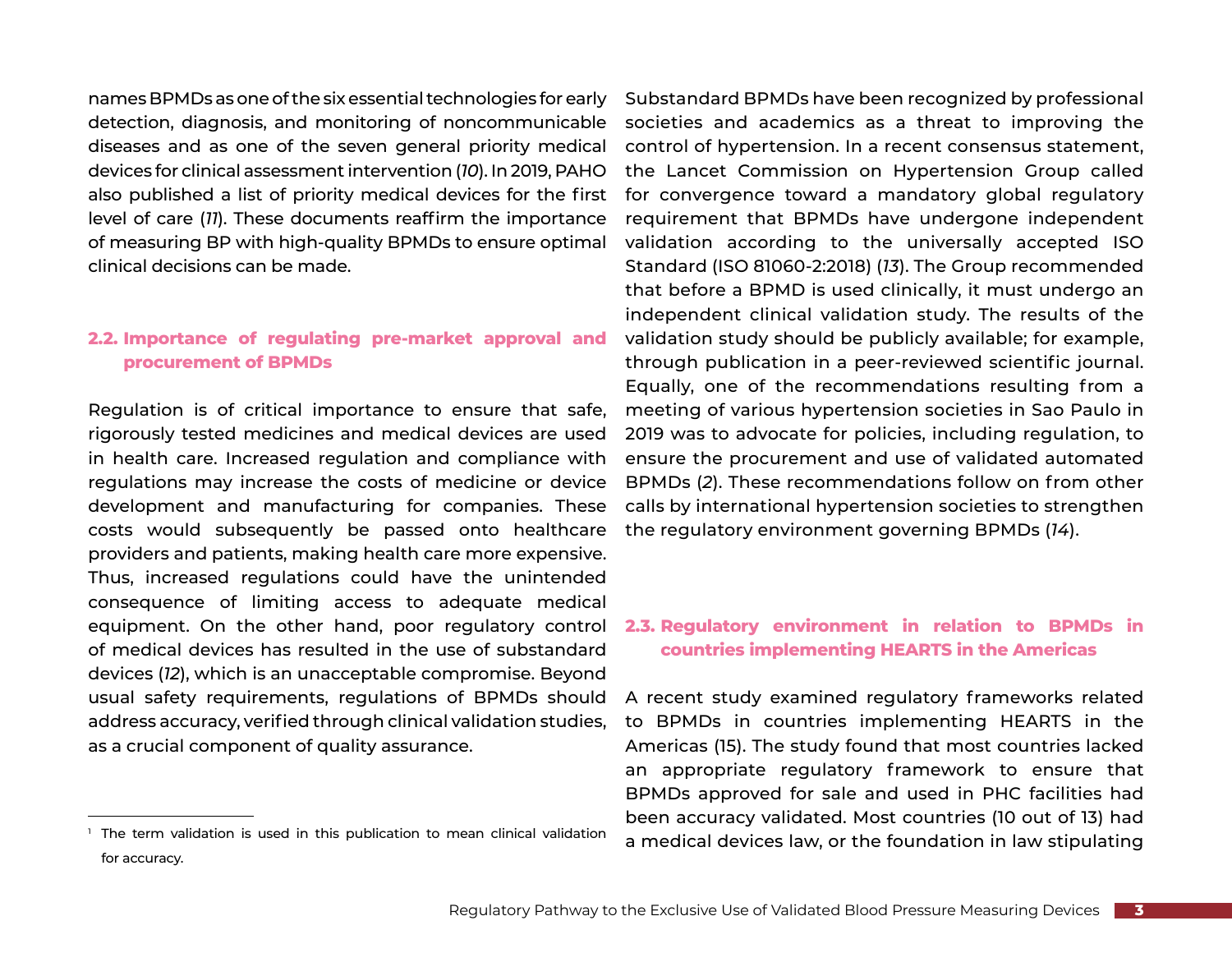responsibilities of the regulatory bodies, but only six had regulations that applied specifically to BPMDs, and just two used accuracy-validation as criteria for pre-market approval. Seven countries had government bodies responsible for the enforcement of medical devices regulations, and seven had mechanisms to remove devices from market that did not comply with regulations. Regarding procurement of medical devices, seven countries had a centralized (or national) system of acquisition of BPMDs in place, while

acquisition was regulated in only six countries. In summary, in most countries in the Region of the Americas, BPMDs can be approved for sale without evidence of passing an internationally accepted scientific validation standard. Altogether, this indicates that BPMDs used in PHC facilities of countries implementing HEARTS in the Americas are not guaranteed to have been rigorously tested for accuracy, even though this is critically important for the optimal diagnosis and treatment of hypertension.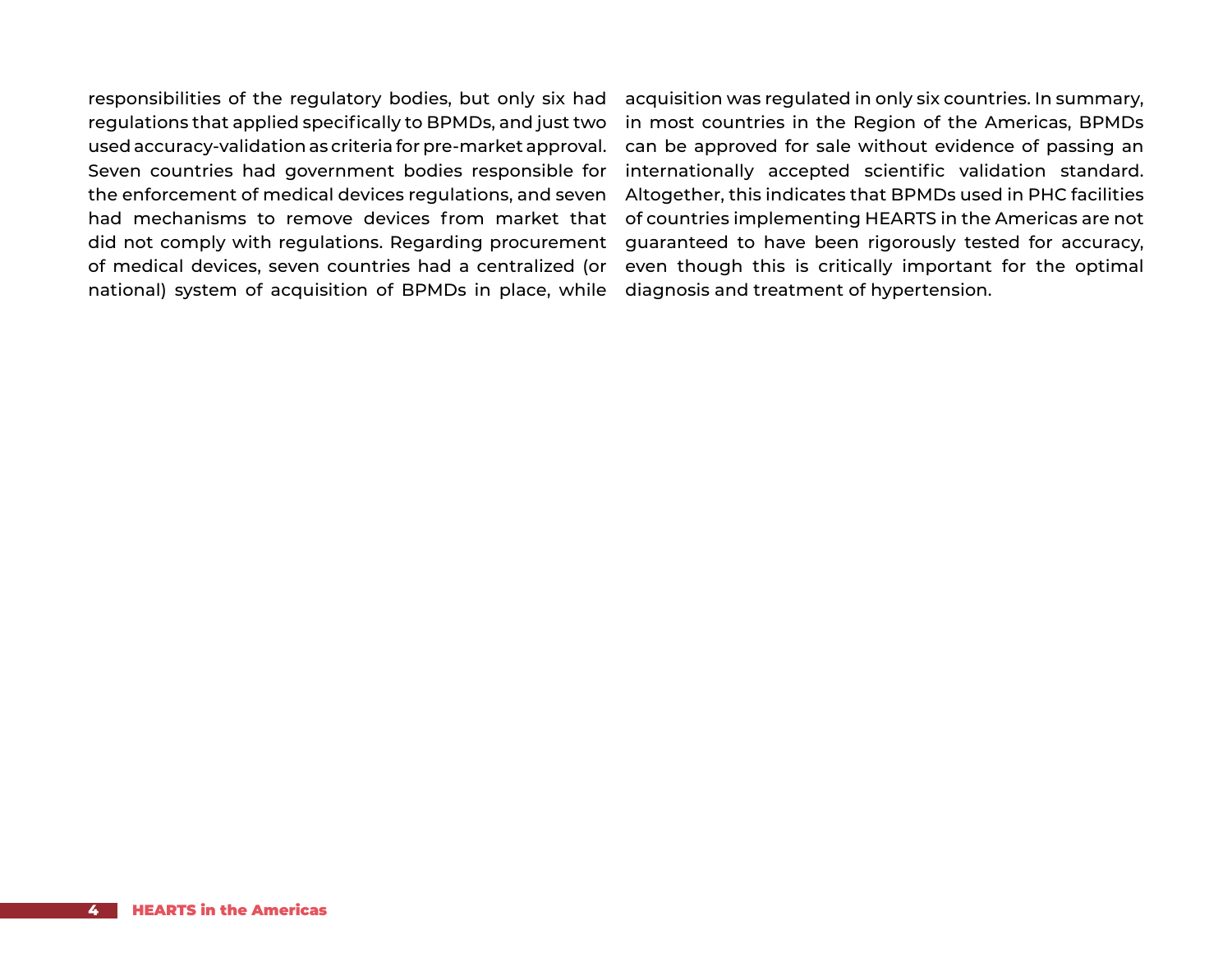#### <span id="page-12-0"></span>**3.1. Types of blood pressure measuring devices**

Automated (electronic) upper-arm cuff BPMDs are now recommended for clinical BP measurement in place of traditional manual BPMDs (*7*). This is because automated BPMDs have some user-independent functions, which helps to eliminate some operator-errors, including digit bias and hearing problems (*16*). Automated BPMDs are either fully or semi-automatic. Fully automated BPMDs inflate at the press of a button and the cuff deflation speed is electronically regulated to ensure BP is correctly measured. On the other hand, semi-automatic BPMDs require manual cuff inflation using a bulb before automatic deflation and BP measurement. Automated BPMDs use proprietary algorithms to estimate BP. The algorithms are designed to estimate BP equivalent to manual (mercury or nonmercury) sphygmomanometry, the gold-standard reference BP measurement. Other details on all types of BPMDs, including advantages and disadvantages, can be found in the recent WHO technical specifications (*7*).

#### **3.2. Accuracy validation of automated BPMDs**

Information contained in this section is not intended to provide guidance for conducting validation studies of BPMDs, because this is generally not required at the country level. Instead, the purpose is to provide sufficient

background on accuracy validation of BPMDs so that the recommendations related to regulatory frameworks can be implemented.

Validation studies are defined as the rigorous clinical testing of an automated BPMD against a gold standard to determine accuracy (*17*). Validation studies should be conducted by independent investigators (separate from the BPMD manufacturer) and must follow a scientifically accepted validation protocol. A validated BPMD is one that has met or exceeded the accuracy requirements of a protocol (*7*). Validation studies are essential for ensuring that automated BPMDs are accurate (*18–21*). Unfortunately, most automated BPMDs available for purchase have not been validated for accuracy, and one study from Australia showed that this included those sold through community pharmacies (*22*). Barriers to conducting validation studies may include cost, the technical expertise required, and lack of incentive, because the validation testing just described is not currently required by regulatory authorities as part of pre-market approval, even if some accuracy testing is required.

Many validation protocols are available from different scientific and standards organizations, including the U.S. Association for the Advancement of Medical Instrumentation (AAMI) (*23*), International Organization for Standardization (ISO) (*24*), British Hypertension Society (*25*), and European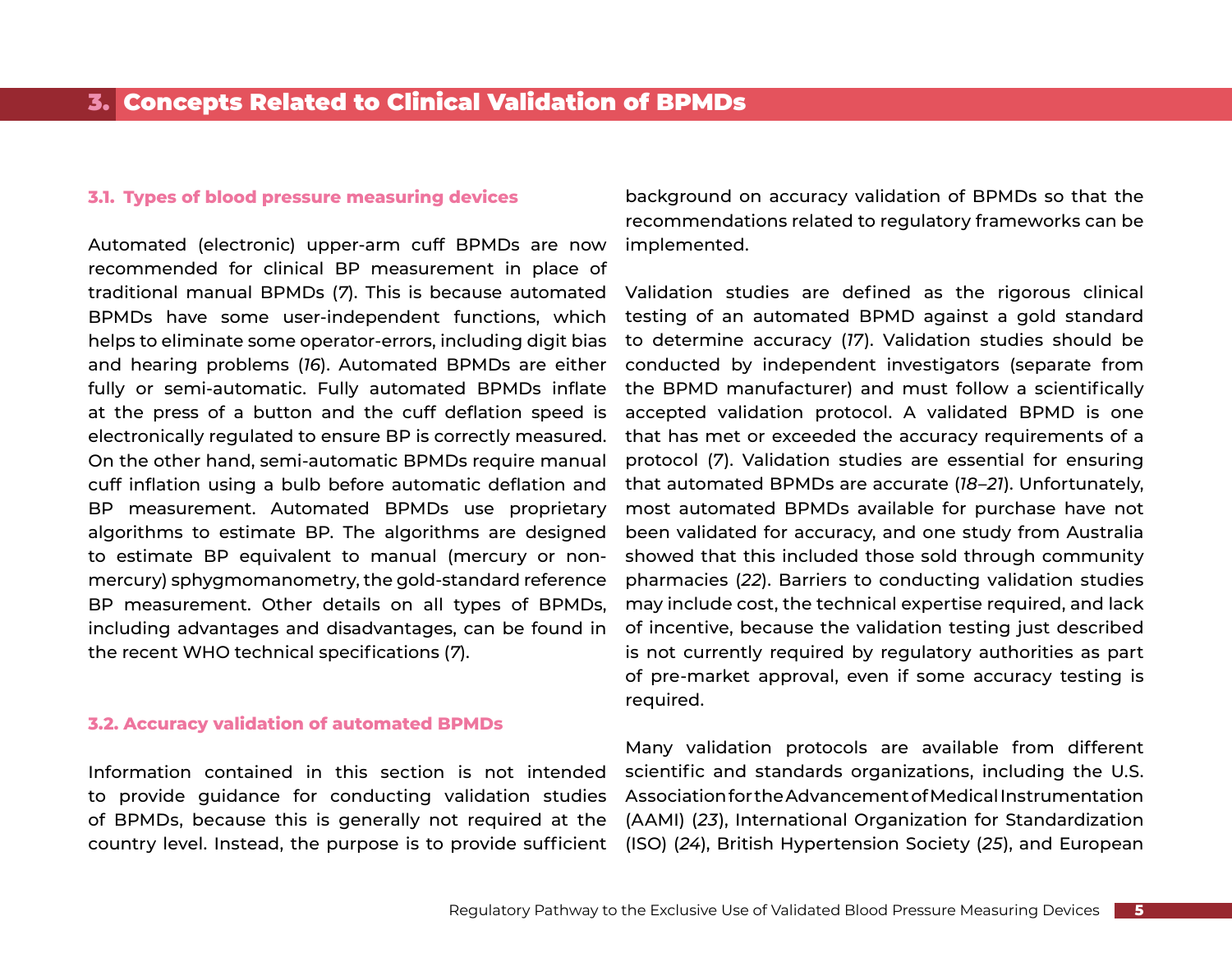Society of Hypertension (ESH) (*26, 27*). In 2018, the AAMI, ESH, and ISO developed a universal standard for the validation of BPMDs to resolve differences and confusion related to multiple validation protocols (*28*). This protocol is referred to as the AAMI/ESH/ISO protocol, ISO 81060-2:2018 standard, or "universal standard." It was designated that it would become the mandatory international validation standard for BPMDs one year after publication (*29, 30*). Therefore, all new validation studies of BPMDs should use ISO 81060-2:2018. As future universal validation standards supersede ISO 81060-2:2018, validation and procurement of BPMDs should be based on validation to the most recent standard, with a five-year lag to allow for BPMDs to be validated according to the most up-to-date protocol.

Briefly, the ISO 81060-2:2018 protocol must enroll at least 85 subjects with specific requirements for participant BP range, sex distribution, and arm circumference. There are also strict requirements for the number of BP measurements taken with the test BPMD and reference BPMD. Further detail is beyond the scope of this publication, and readers are referred to other documents on this topic (*29*). Within a regulatory framework, it is important to note that accuracy validation studies are different from market acceptability assessments, where safety and other non-accuracy related features of BPMDs may be tested (*31*).

#### **3.3. Evidence on higher accuracy of validated BPMDs**

Validated BPMDs have less variability and are more accurate than non-validated ones (*18–20*). Clinical testing of automated

BPMDs used by patients for home BP measurement found that validated BPMDs were accurate 65% of the time compared with 15% of the time for non-validated BPMDs (*20*). Other studies report similar results or show greater dispersion of BP values (greater variability) among nonvalidated BPMDs compared with validated BPMDs (*18, 19*). Static (non-clinical) testing of home BPMDs found 96% of validated versus 64% of non-validated BPMDs were accurate to ± 3 mm Hg across different pressure ranges (*21*).

#### **3.4. Registries of validated BPMDs**

Reliable information on the validation status of BPMDs is available from several online registries (*32*). Each registry has specific methods and may include a panel of experts that either examines peer-reviewed scientific literature for validation studies or evaluates the findings or submission of validation studies by manufacturers and performs expert review to determine if they were acceptably performed. Automated BPMDs that have passed validation studies are then added to the registry. In some registries, nonvalidated BPMDs or those BPMDs that have failed validation studies are included, and there are definitive statements on the registries that these are not recommended for use. Practical guidance on how to use the registries to identify validated BPMDs was recently published and is available in a number of languages from https://bit.ly/ResourcesBP. Further details on using the registries to identify validated BPMDs are provided in Annex A (*32*).

<sup>&</sup>lt;sup>2</sup> Semi-automated devices may also be included in some registries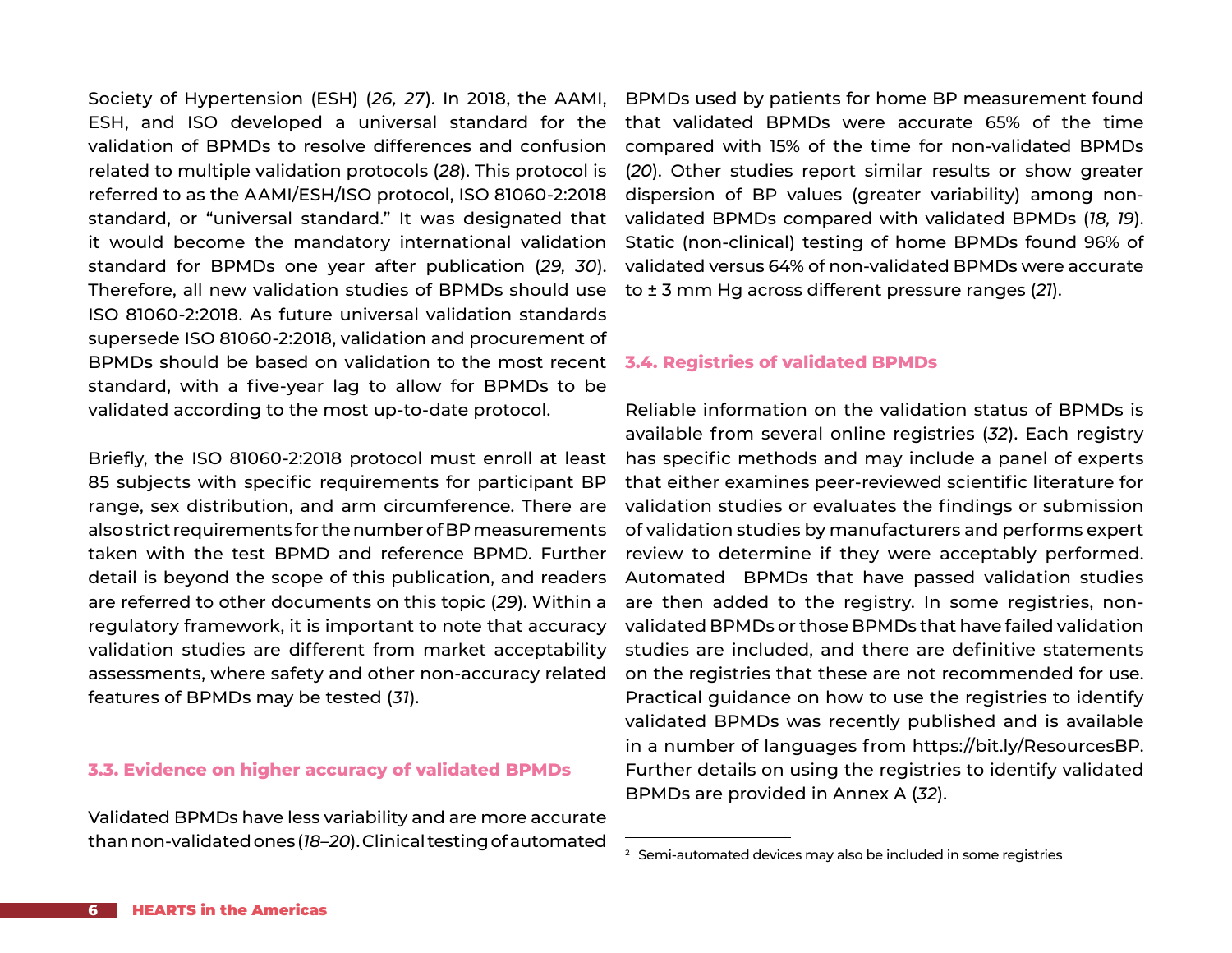Most registries of validated BPMDs are country-specific, which means the information may not be generalizable globally. Even the two registries that are designed for global use have limitations because of differences in model numbers for BPMDs between countries and/or that BPMDs sold in specific regions may not be listed. Moreover, it may be difficult to find BPMDs that are sold in Latin America and

the Caribbean (LAC) countries on the global listings. This is a problem that needs resolution by engaging with existing registries to add validated BPMDs from LAC countries or the development of a region-specific registry for the Americas. As an initial step, a list focused on automated BPMDs available for sale in the region for clinical use could be developed.

## **Key points:**

**concepts related to clinical validation of BPMDs**

- Validated, automated upper-arm BPMDs are recommended for clinical measurement of BP.
- I Validation studies are used to perform rigorous accuracy testing of automated BPMDs. Only those BPMDs that has met or exceeded the accuracy requirements of a scientifically accepted validation protocol should be considered validated.
- Many non-validated BPMDs are available for procurement because validation testing is not required for pre-market clearance.
- New validation studies should be conducted according to the ISO 81060-2:2018 protocol.
- **Procurement of BPMDs that have been validated according to the most recent standard is** recommended, with a five-year lag to allow BPMDs to be validated according to the most up to date protocol.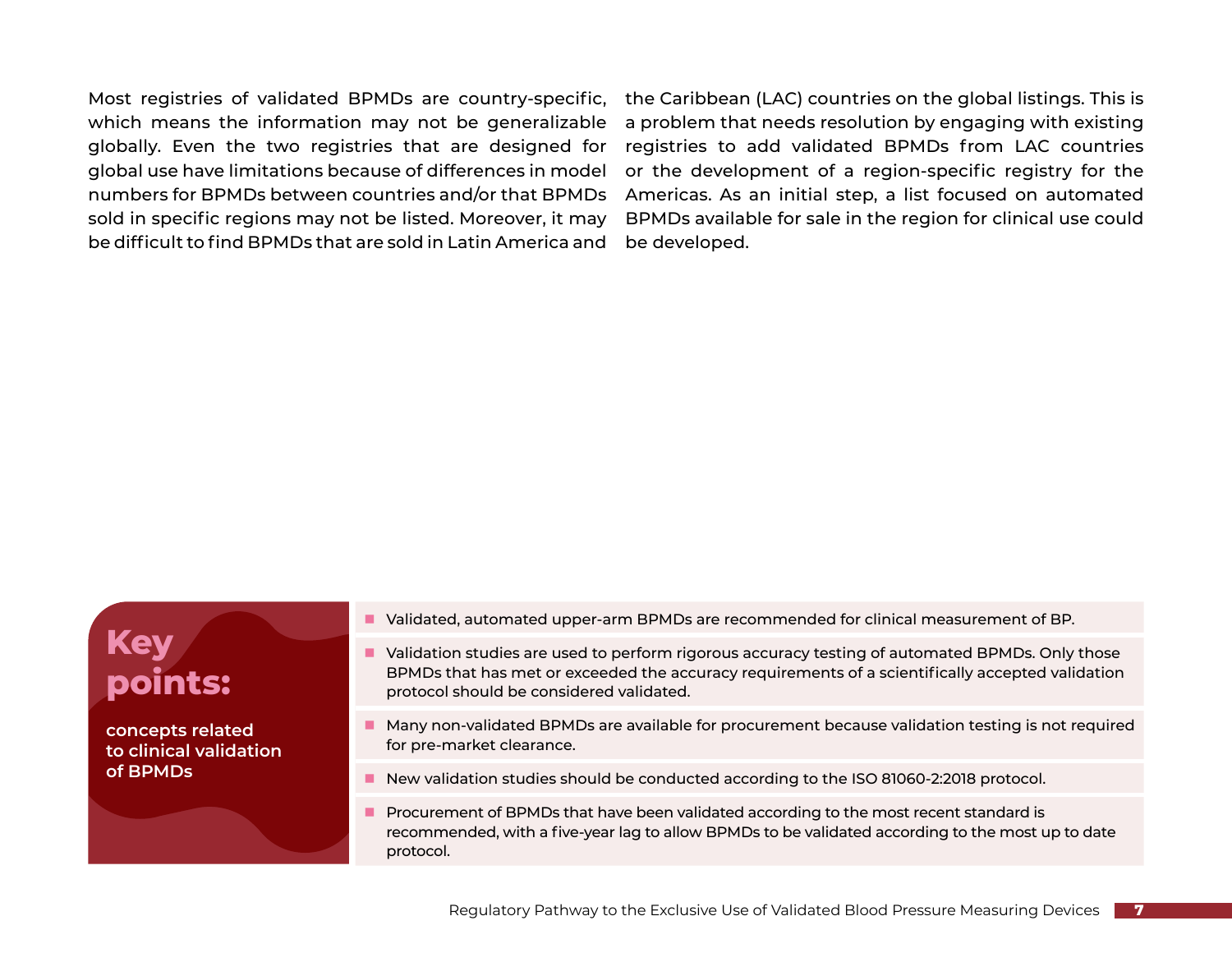#### <span id="page-15-0"></span>**4.1. Inclusion of accuracy validation-related components in the development or updating of regulations of BPMDs**

Regulatory frameworks should require evidence that, as part of the quality assurance process, a BPMD has passed an internationally accepted standard before pre-market approval. Only those BPMDs that fulfill the requirements below should be approved:

- Devices that have been validated using the ISO 81060-2 2018 standard and 2019 cuff amendment (1:2019-09-12) or the most recent version of this international standard; **OR**
- Devices that have been validated using an older protocol than ISO 81060-2 2018. These include: a) 2013 American Association for Medical Instrumentation (AAMI) (*23*); b) 2010 European Society of Hypertension (ESH) (*26, 27*); and c) 1993 British Hypertension Society (BHS) (*25*). It is recommended that this allowance be discontinued by January 2024 and from that point forward, only devices validated with ISO 81060-2 2018 standard or the equivalent, most recent internationally accepted standard be accepted. This allows an appropriately lengthy time for manufacturers to transition toward the most recent internationally accepted standard.

As described above, BPMDs that are already in use and that have been validated using an older validation protocol (e.g., not ISO 81060-2:2018; see Table 2), should still be considered validated. But, newly procured automated BPMDs should be validated according to the ISO 81060-2:2018 standard.

Figure 1 presents a flowchart that summarizes the steps recommended for inclusion in regulatory frameworks that would provide the basis for approval of BPMDs with regard to validation status.

#### **4.2. Approval by regulatory agencies of other countries**

Approval or clearance by regulatory agencies of other countries should not constitute proof of accuracy validation, even if the country is a member of the International Medical Device Regulators Forum (IMDRF). Only when another country requires independent clinical validation of a BPMD for pre-market approval (as per this document), and other regulatory standards are met, is it reasonable for a country to rely on other country's regulatory approval or clearance. Harmonization of regulations of BPMDs that require clinical validation would not only enable but also strengthen reliance on pre-market approval by other agencies, as recommended by the Pan American Network for Drug Regulatory Harmonization (*33*).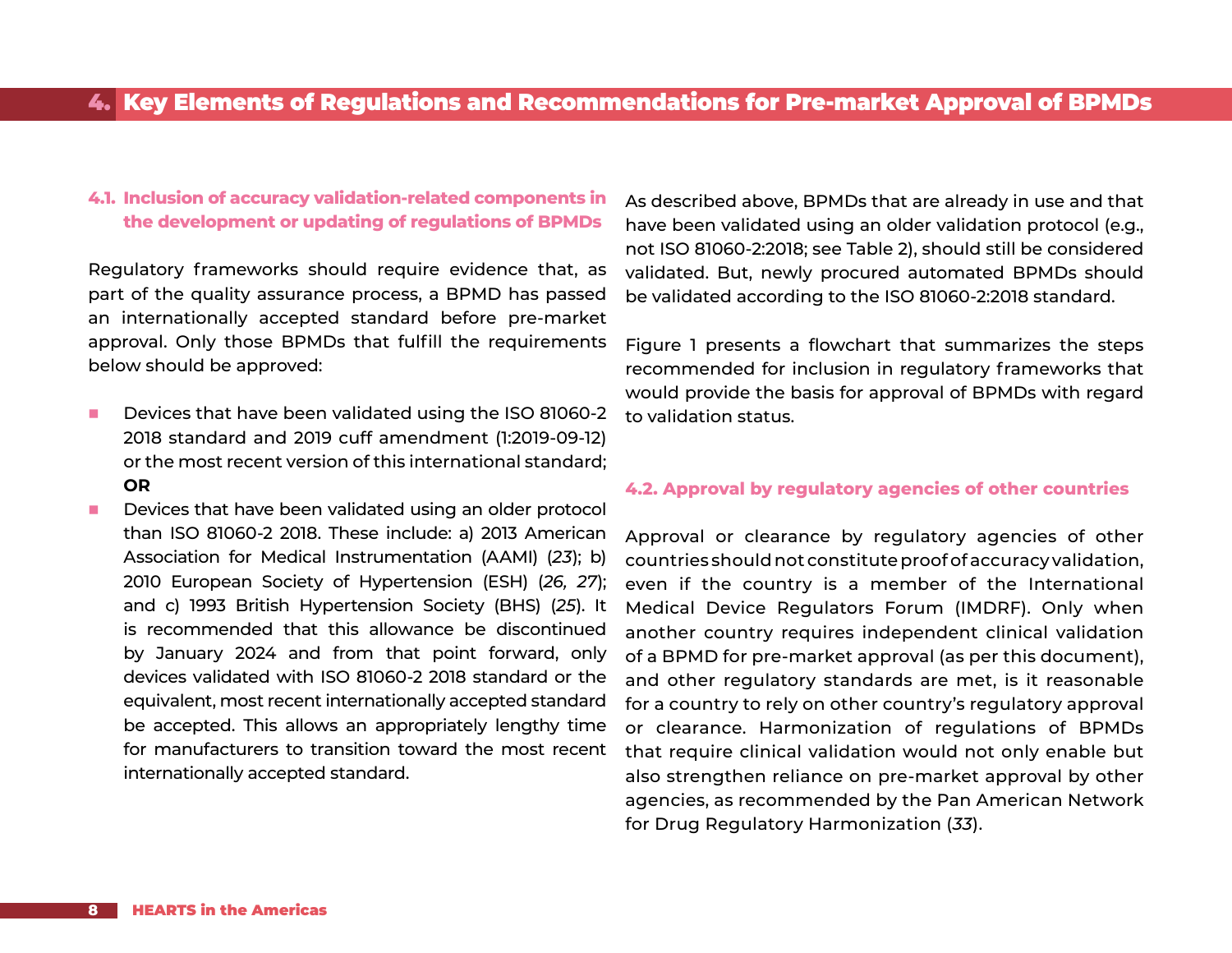#### **Table 1.** Main parameters considered in validation protocols

| <b>Item</b>                   | <b>Universal Standard</b>                                                                                                                                                 | <b>British Hypertension Society</b>                                                                     | <b>European Society of Hypertension</b>                                                                           |
|-------------------------------|---------------------------------------------------------------------------------------------------------------------------------------------------------------------------|---------------------------------------------------------------------------------------------------------|-------------------------------------------------------------------------------------------------------------------|
| <b>Number of participants</b> | 85                                                                                                                                                                        | 85                                                                                                      | 33                                                                                                                |
| <b>Test cross-cuff range</b>  | Requirement for testing each cuff                                                                                                                                         | No requirement for testing each cuff                                                                    | No requirement for testing each cuff                                                                              |
| Reference measurement         | Any sphygmomanometer, with<br>maximum error $\pm 1$ mm Hg.<br>Can also use invasive devices                                                                               | Mercury sphygmomanometer                                                                                | Mercury sphygmomanometer                                                                                          |
| Pass criteria or value        | Mean overall difference $\pm$ 5 mm Hg,<br>standard deviation within 8 mm Hg<br>Mean difference among patients<br>based on mean difference in BP and<br>standard deviation | Proportion of BP measurements<br>(test reference) overall and among<br>patients with 5, 10 and 15 mm Hg | Proportion of BP measurements (test<br>reference) overall and among patients<br>falling within 5, 10 and 15 mm Hg |

*Source*: World Health Organization. WHO technical specifications for automated non-invasive blood pressure measuring devices with cuff. Geneva: WHO; 2020.

#### **Table 2:** Requirements for various parameters of the universal validation standard (ISO 81060-2)

| <b>Parameter</b>                    | <b>Requirement</b>                                                                                                                                                                                                                                                                                                                                                                                                                                         |
|-------------------------------------|------------------------------------------------------------------------------------------------------------------------------------------------------------------------------------------------------------------------------------------------------------------------------------------------------------------------------------------------------------------------------------------------------------------------------------------------------------|
| <b>Efficacy measure</b>             | Threshold for accepting accuracy of BP measurement at estimated probability of tolerable error (≤ 10 mm Hg) ≥ 85%                                                                                                                                                                                                                                                                                                                                          |
| Sample size                         | $\geq$ 85 participants                                                                                                                                                                                                                                                                                                                                                                                                                                     |
| <b>Participating</b><br>populations | A general population study: participants aged $\geq$ 12 years.<br>Special populations (age < 3 years; age 3 to 11 years; pregnant women; arm circumference > 42 cm; atrial fibrillation; others may be<br>added).<br>Pregnant women: N = 45 (15 normotensive, 15 gestational hypertensions, 15 pre-eclampsia).<br>Children aged 3-12 years. 35 participants can be included and analyzed together with 50 older participants; results reported separately. |
| <b>Cuff sizes</b>                   | Minimum number of participants per cuff size, depending on number of test device cuffs.<br>Requirement for arm circumference distribution according to range of use of test device.                                                                                                                                                                                                                                                                        |
| <b>Reference BP</b>                 | Mercury sphygmomanometer or accurate non-mercury devices.                                                                                                                                                                                                                                                                                                                                                                                                  |
| <b>Data collection</b>              | Sequential BP measurements on the same arm are preferred.                                                                                                                                                                                                                                                                                                                                                                                                  |
| Pass criteria                       | Average difference in BP and standard deviation criteria 1 and 2 of universal method.<br>Absolute difference in BP $\leq$ 5, 10, and 15 mm Hg and scatterplots presented.                                                                                                                                                                                                                                                                                  |

*Source:* World Health Organization. WHO technical specifications for automated non-invasive blood pressure measuring devices with cuff.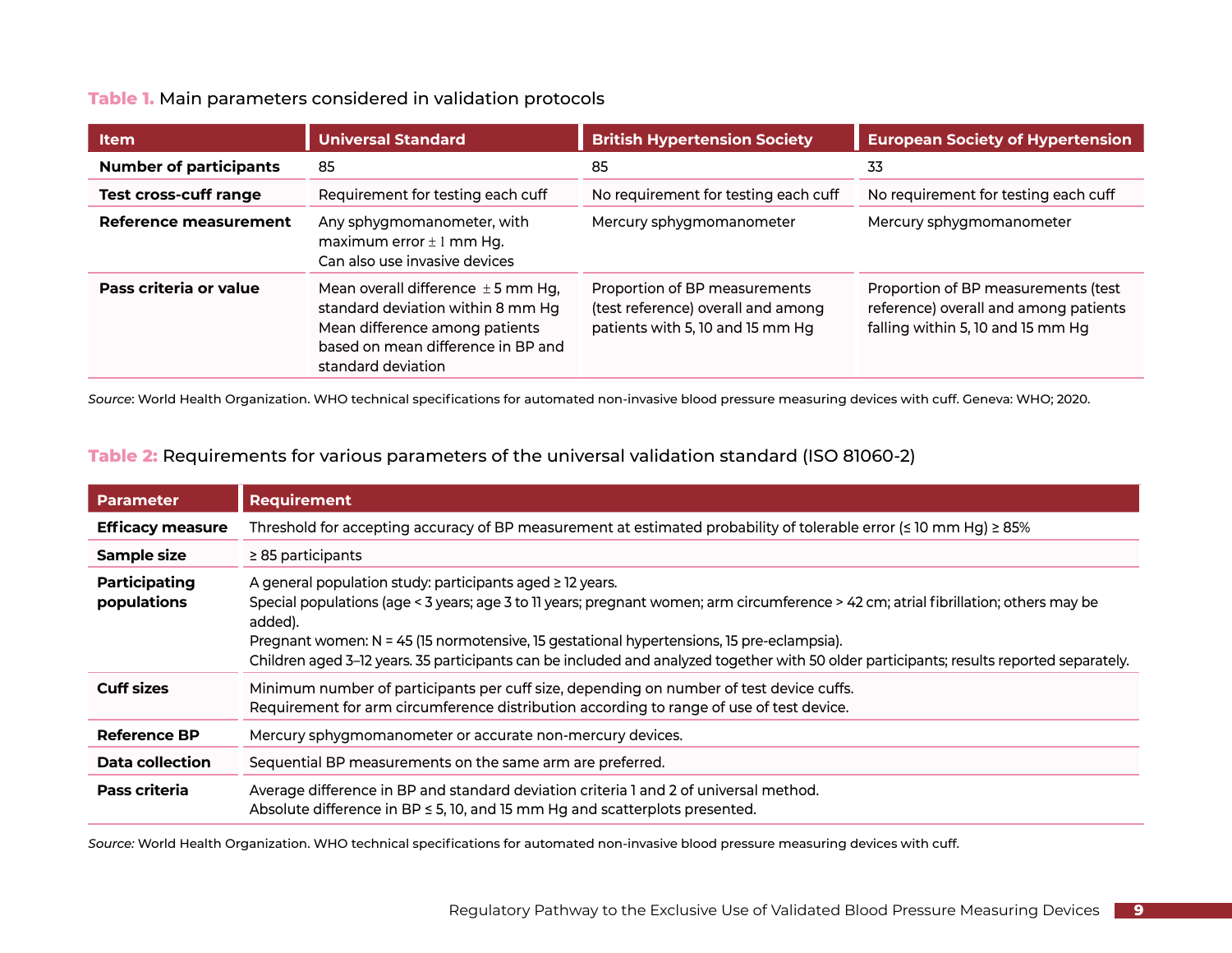**Figure 1.** Flowchart of requirements related to accuracy validation of BPMDs for pre-market approval

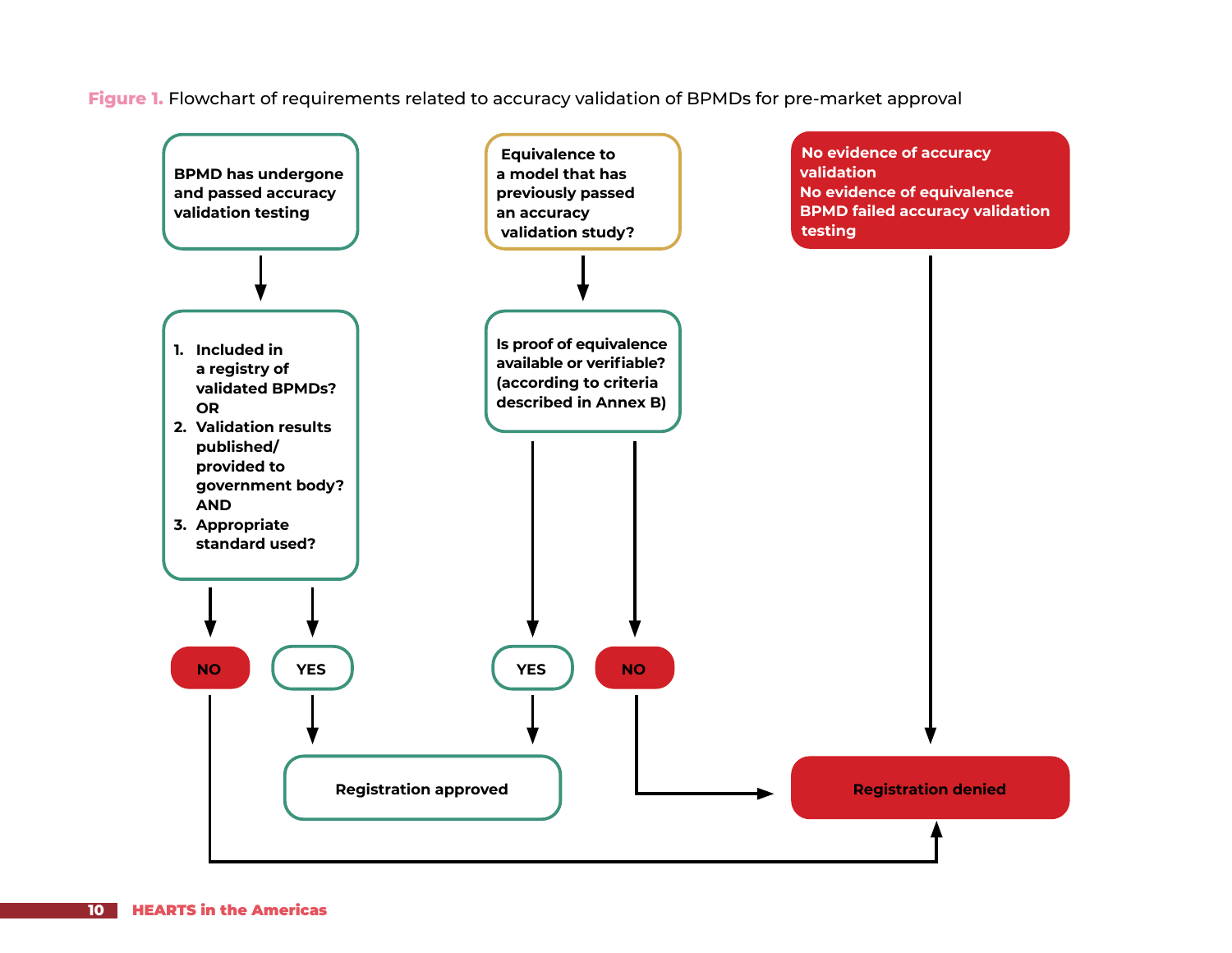#### **4.3 Conflict of interest and accuracy validation testing**

Conflict of interest in scientific work influences findings in favor of industry throughout other areas of health care. Therefore, independent accuracy validation testing of BPMDs is crucial to ensure unbiased results. Pre-market approval of BPMDs must only be granted to those that have passed accuracy validation testing which was performed independently by institutions identified as capable by regulatory entities (7) and by research groups or investigators that do not have conflict of interest with manufacturers or distributors. The regulatory agencies responsible for approval of BPMDs should not include or be influenced by experts who represent medical device manufacturers or institutions interested in the marketing of medical products (34). If approval is sought for a BPMD that is not included in one of the reputable online registries mentioned earlier, then the validation testing report that is provided to regulators should include information on:

- **Funding by manufacturers;**
- Conflict of interest by the researchers, research groups, or institutions that conducted the validation study;
- A copy of the peer-reviewed validation study.

#### **4.4. Presentation of accuracy validation study results**

Before pre-market approval of a BPMD is granted, the results of the accuracy validation study must have been disseminated through one or more of the following mechanisms:

- **Study results published in a reputable peer-reviewed** journal (i.e., not a predatory or "pay-to-publish" journal) and confirmed to have been conducted according to an approved protocol;
- **BPMD registered in an accepted repository;**
- Validation study findings and research protocol, including any negative findings, made available to both the government (regulatory authority and/or legal metrology body) and the public.

**Note:** Publication of results on a manufacturer or other website shall not be considered sufficient for proof of a BPMD passing a validation study. Moreover, validation studies submitted to pre-print servers are not sufficient because they have not been peer-reviewed.

#### **4.5. Other considerations**

#### **4.5.1. Labeling**

Labeling includes the label, instructions for use, and information related to the identification, technical description, intended purpose, and proper use and maintenance of the BPMD (35) and can be placed in the packaging, device, and inserts. The brand or trade name and the model number of the BPMD should be easily identifiable to allow differentiation from similar BPMDs.

The regulatory authority should require that labeling requirements include validation status and standard used in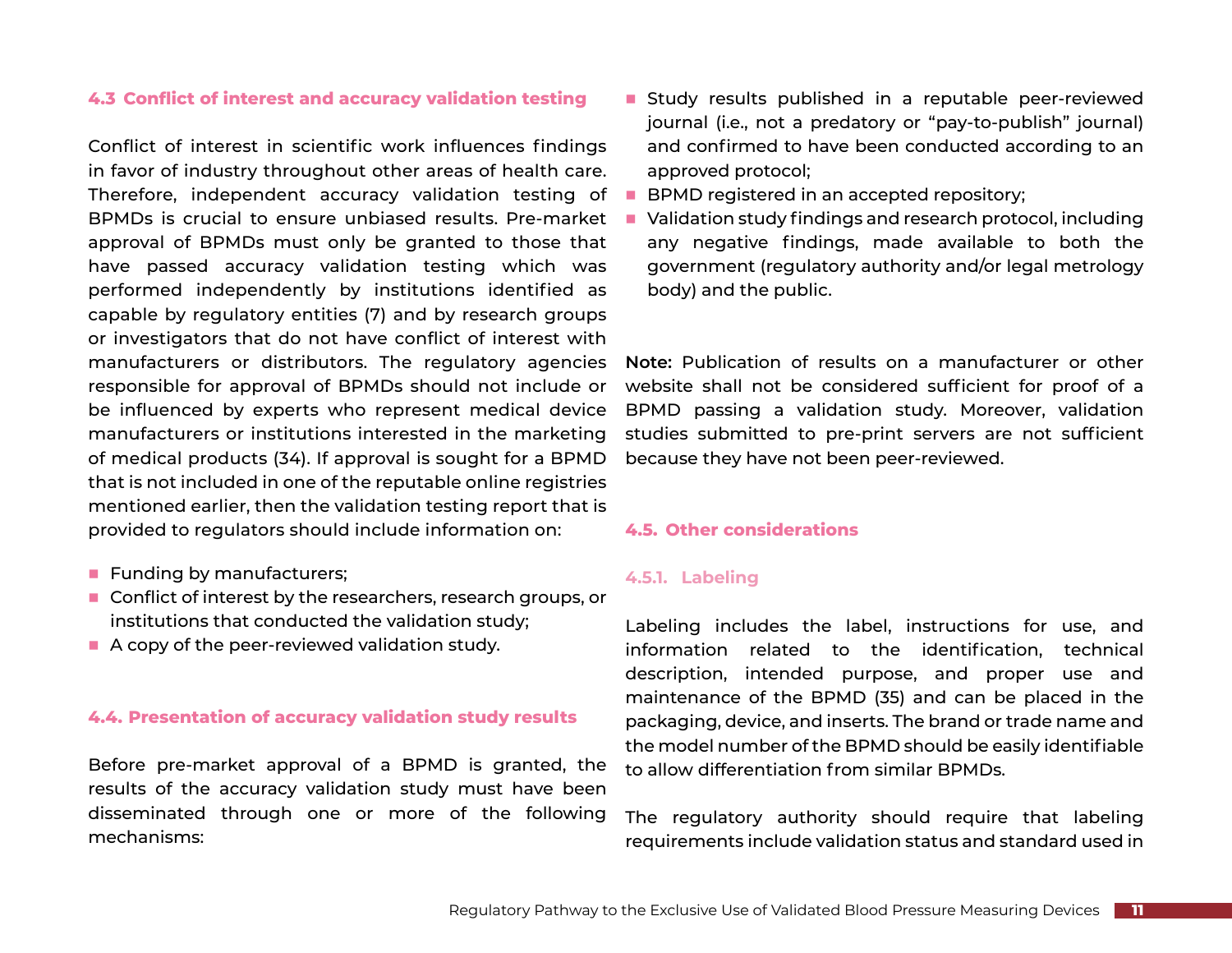a clearly visible manner in both the packaging and the BPMD itself. A badge issued by the metrology body or regulatory authority could be used, and the location and proportion of the packaging area to be covered by the badge or stamp should be one that allows for high visibility.

The labeling might include a summary of the clinical validation study to demonstrate conformance with regulatory review principles and the clinical performance of the BPMD for its intended use. This summary should include, but may not be limited to, a summary of the investigation and outcome data, and should be presented in such a way as to accurately reflect the performance of the BPMD. If not contained in the instructions for use, a reference should be included as to where such information may be accessed. Information on validation status should facilitate the gradual process of ensuring that all BPMDs sold in the country have been accuracy validated. Claims of accuracy should not be authorized for labeling of non-validated BPMDs. Other labeling principles are detailed elsewhere (*35*).

#### **4.5.2. Promotion and advertising**

The claims made by manufacturers of BPMDs in commercial communications must be controlled by regulators in order to avoid misleading advertising and unfair competition and to ensure a high level of consumer protection. Therefore, market opportunities for validated BPMDs could be increased as a function of legitimate accuracy claims and consumer preference. Provisions might go further and restrict any

promotion and advertising of non-validated BPMDs, but this would be dependent on the legal system of each country.

#### **4.5.3. Internet sales**

Internet purchase of goods, including health and medical products, is growing in popularity, which means there is greater access to a wider variety of products than ever before. This may create opportunities to gain access to a greater proportion of validated BPMDs than some countries may previously have had available. On the other hand, Internet purchasing may also increase the availability of BPMDs that have not undergone appropriate validation testing. Therefore, regulations that apply to the sales of BPMDs by distributors and at bricks-and-mortar stores, such as pharmacies, should extend to the Internet, including entry into the country of products acquired through the Internet. Innovative methodologies are needed to develop strong systems for surveillance of online sales.

#### **4.5.3. Considerations for telemedicine**

In some settings, telemedicine may be of considerable value. One randomized controlled trial of patients with hypertension conducted in Honduras and Mexico found the intervention group, who received a home BPMD and telemedicine advice, had significantly greater improvements in BP than the control group (36). Automated BPMDs that are designed for home use are most appropriate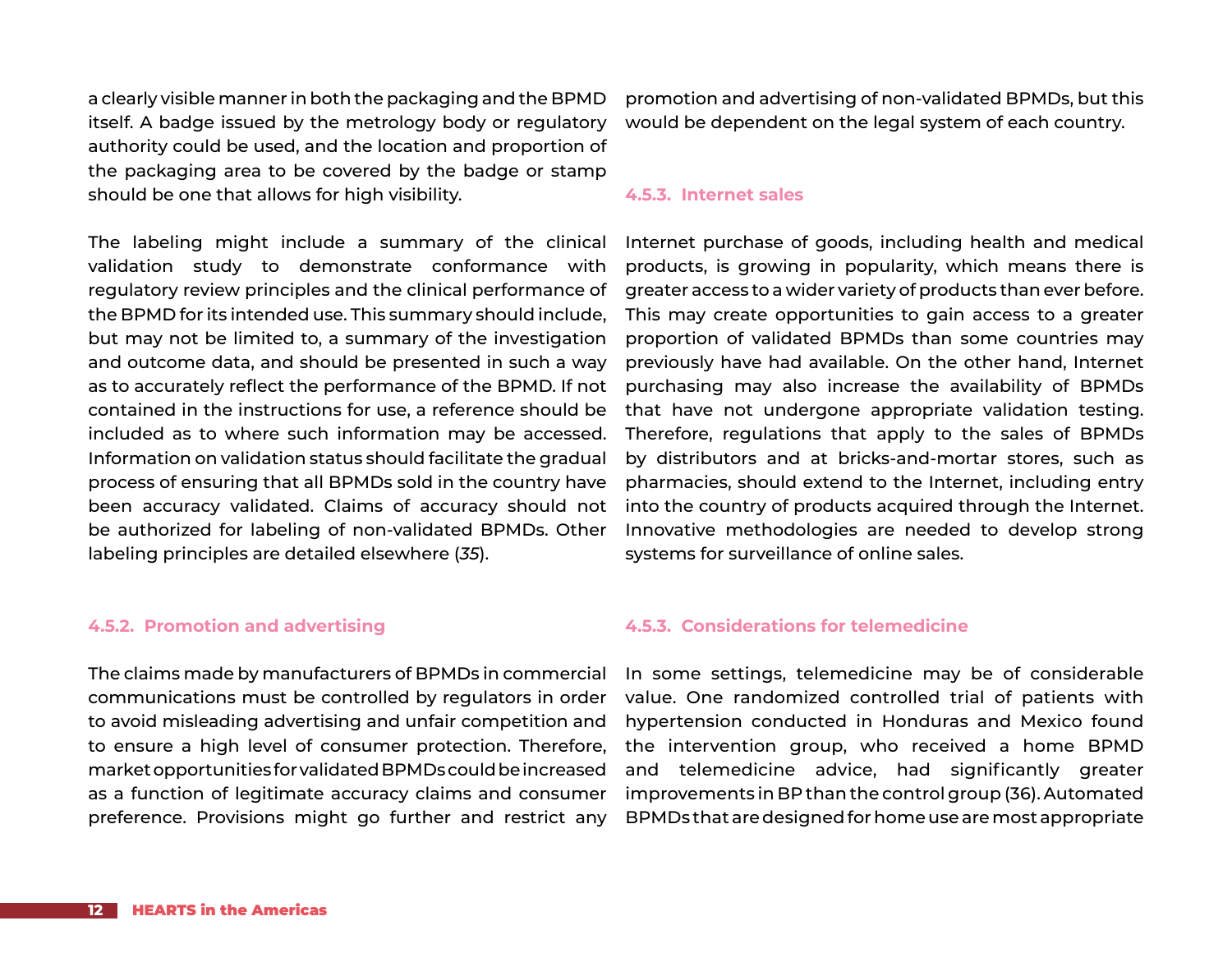for telemedicine. Some home BPMDs can directly transfer data to mobile phone applications and onward to clinicians. This can increase the reliability of the BP measurement data; however, these types of devices may not be suitable in all settings; for example, those in which mobile Internet access is lacking. In these settings, telemedicine via phone

or SMS may be most appropriate, and standard automated home BPMDs would be sufficient. The recommendations in this document for regulatory frameworks related to validation of BPMDs are relevant and can also be applied to automated home BPMDs. Only validated automated home BPMDs should be used for telemedicine.

# **Key points:**

**Key elements of regulations and recommendations for pre-market clearance of BPMDs**

- **Regulatory frameworks should require evidence that, as part of the quality assurance process, a** BPMD has passed an internationally accepted standard before pre-market approval.
- Clearance by regulatory agencies of other countries should not constitute proof of accuracy validation unless that country requires independent clinical validation of a BPMD for pre-market approval and all other regulatory standards are met.
- **Pre-market approval of BPMDs must only be granted to those that have passed accuracy validation** testing which was performed independently by institutions identified as capable by regulatory entities (*7*) and by research groups or investigators that do not have conflict of interest with manufacturers or distributors.
- Before pre-market approval of a BPMD, the results of the accuracy validation study must have been disseminated through a reputable peer-reviewed journal and/or registered in an accepted repository and/or the validation study findings made available to the regulatory body and general public.
- Commercial communications related to the accuracy of BPMDs, including validation, must be controlled by regulatory bodies.
- **Regulations should extend to internet sales of BPMDs, as well as distributors and conventional** bricks-and-mortar stores like pharmacies.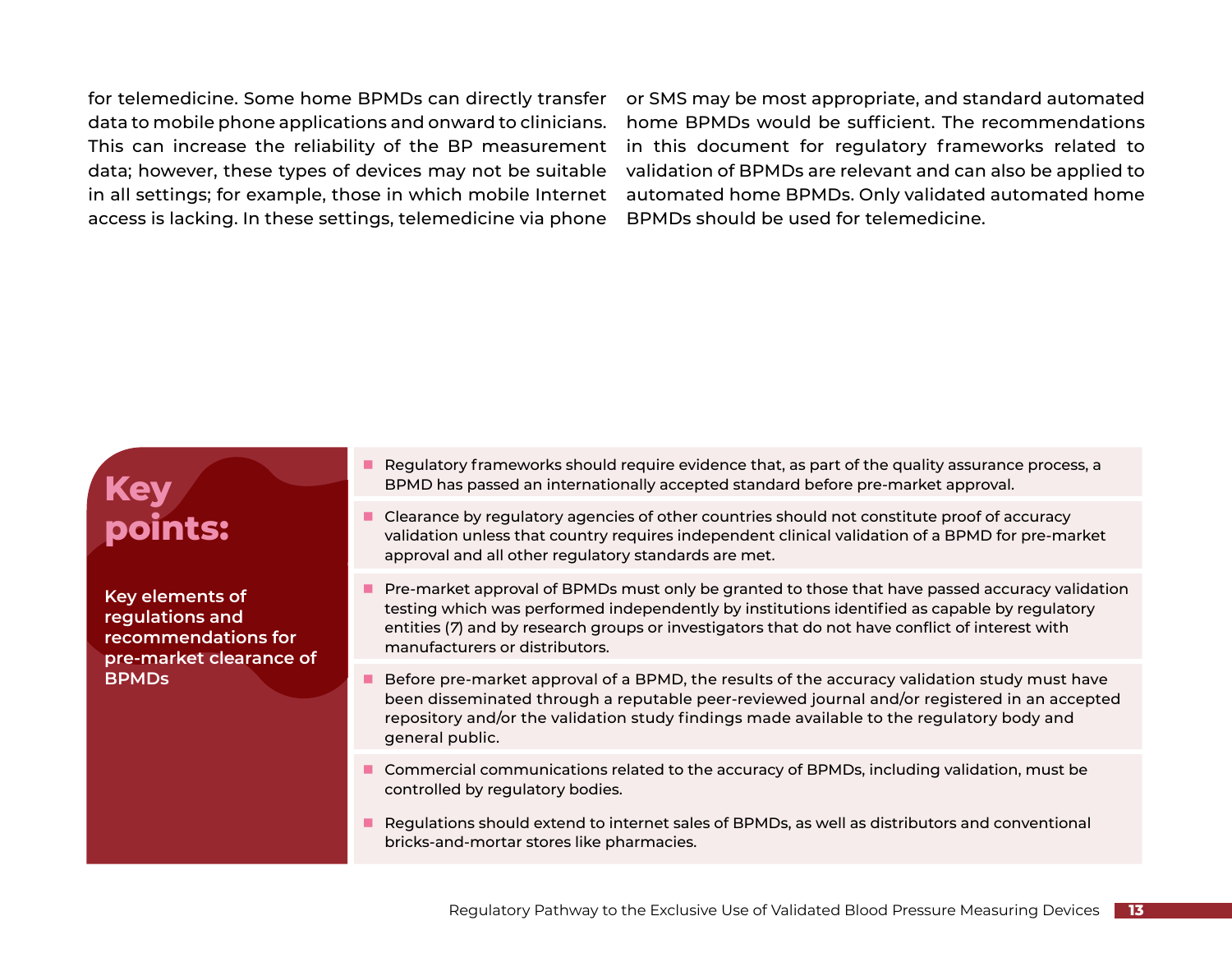<span id="page-21-0"></span>There are factors other than validation that contribute to the level of accuracy of BPMDs. Throughout the life cycle of a BPMD, it needs to undergo calibration and maintenance checks to ensure optimal performance is maintained. This section briefly introduces key concepts related to calibration and maintenance of BPMDs and is based on the WHO technical specifications for automated BPMDs (*7*).

#### **5.1. Maintenance**

Over time, components of BPMDs will inevitably be subject to wear and tear, and this can contribute to reduced measurement accuracy. Therefore, through the life cycle of BPMDs, maintenance is essential to ensure ongoing safety and optimal performance. Maintenance can be considered as routine and preventative. Routine maintenance includes cleaning the BPMD and replacement of components that no longer function as required. Preventative maintenance should be performed at least once a year and should be undertaken by technical staff or a clinical engineer (*7*).

An important component of the maintenance schedule is calibration. The WHO technical specifications of automated BPMDs recommend calibration every one or two years; however, this can vary; for example, according to manufacturer specifications or the frequency the BPMD is used. A BPMD that is used in a busy clinic would require more frequent calibration than one which is only used once a month. Static (non-clinical) calibration should be undertaken by technical

experts. Calibration checks should also include examination of vital measurement components, such as cuffs and tubing. If these are damaged, they should be repaired or replaced. It is important to always use the cuff recommended by the manufacturer and not generic replacements. This is because validation studies are conducted with the recommended cuff type, and it is unknown how use of a non-recommended cuff could influence BP measurement accuracy. It is vital to keep formal records of all the maintenance performed for BPMDs.

#### **5.2. Energy sources**

Most high-quality clinic-grade automated BPMDs use mains power or rechargeable batteries as energy sources. BPMDs designated for home use are more likely to require multiple single-use batteries. Some BPMDs need professional maintenance when batteries require replacement. The availability of reliable mains power as well as ongoing costs and environmental impact of the energy source of BPMDs should be considered before procurement of automated BPMDs..

| <b>Kev</b><br>points:                                          | Routine and preventative<br>maintenance of BPMDs, including<br>calibration, is crucial to ensure<br>ongoing safety and optimal<br>performance. |
|----------------------------------------------------------------|------------------------------------------------------------------------------------------------------------------------------------------------|
| Life cycle of BPMDs-<br>technical aspects for<br>consideration | The energy requirements of<br>automated BPMDs should<br>be considered as part of the<br>procurement process                                    |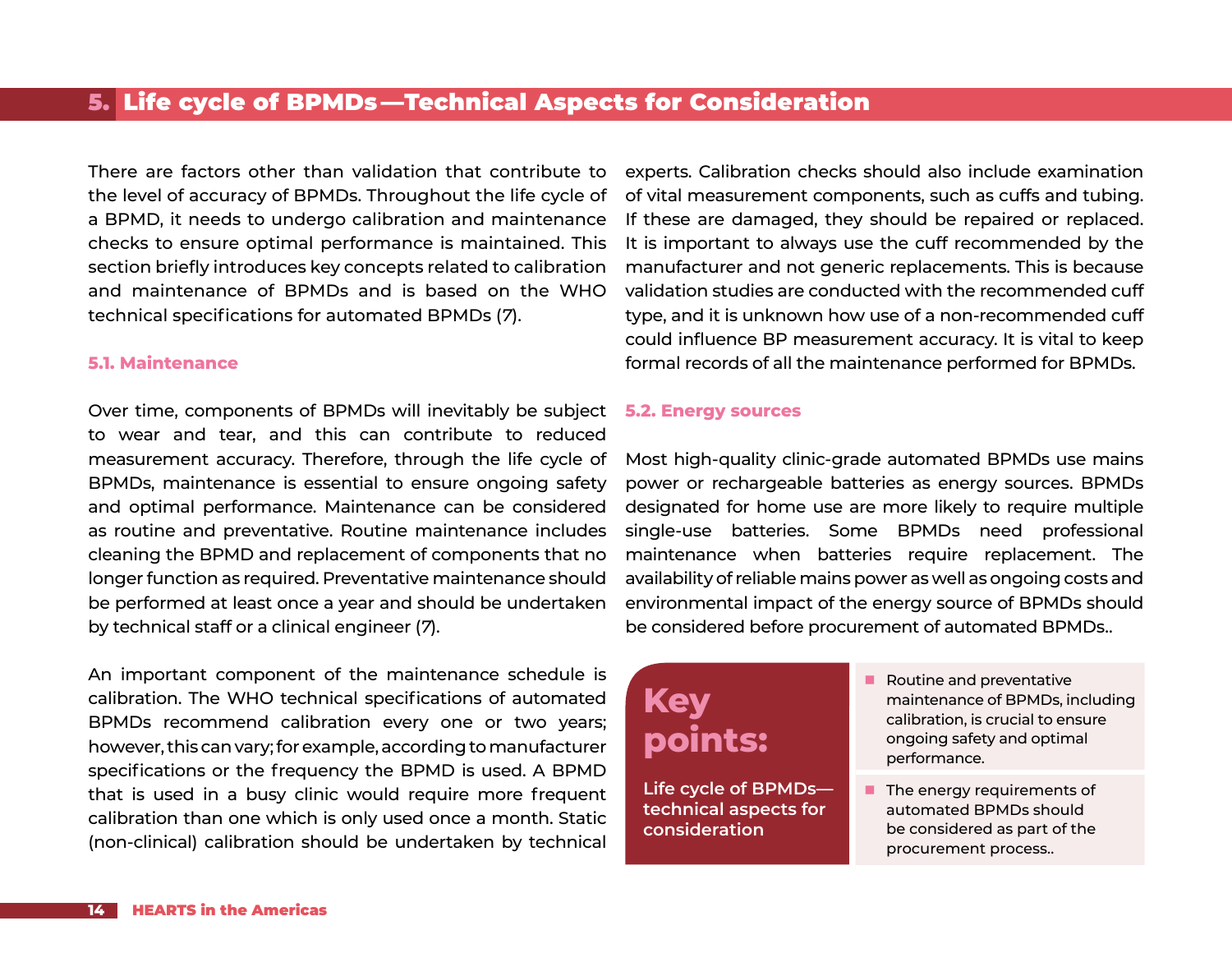## <span id="page-22-0"></span>6. Process to Facilitate Implementation of Regulations

Features that may facilitate the process of development and implementation of a regulation, and ensure its effectiveness, include:

- **a. Early adoption strategy:** A strategy where the **e.** government takes action instead of waiting for voluntary measures by the manufacturers and distributors (selfregulation). This strategy may motivate the industry to  $f$ . promote BPMDs that have been validated, and thus use it as a marketing strategy, generating a win-win situation.
- **b. Gradual implementation:** In order to facilitate acceptance and provide time for a realistic substitution of BPMDs, including avoiding excessive costs, preventing challenges by manufacturers and distributors, regulations must be designed in such a manner as to g. allow for implementation over time. A grace period for procurement may help in that process.
- **c. Timeframe:** Establishing a timeframe to debate the regulation, adopt it, and fully implement it may reduce the potential for the regulation lagging.
- **d. Flexibility:** It is hard to change medical devices laws, but the regulation must be flexible enough as to allow for modifications and adjustments as needed. New standards for accuracy validation and other scientific evidence, when available, must be incorporated swiftly

to increase its effectiveness. A system to recognize standards faster than modifying regulations should be adopted in order to include a rapid revision of international standards.

- **Sustainability:** To ensure sustainability, regulation must be a component of a national strategy on cardiovascular health and be linked to laws on medical devices.
- **f. Advocacy:** The regulation can be promoted as a tool for protecting patient safety and improving quality of health care. Support by key stakeholders, such as professional societies and academia, can greatly facilitate its implementation if they see it as an improvement in health care practices instead of as a constraint to continuing the established medical practices and professional autonomy.
- **g. Monitoring and evaluation:** In order to measure the impact of the implementation of a regulatory framework, and correct its course if needed, implementation should be monitored and evaluated. This process must be linked to procurement of BPMDs for use in PHC facilities.
- **h. Enforcement:** Mechanisms, roles of responsible government bodies, and budget for monitoring and enforcement of compliance, including use of sanctions, need to be defined. Coordination with other government sectors (e.g., trade, customs) must be set in place, especially since most BPMDs are imported.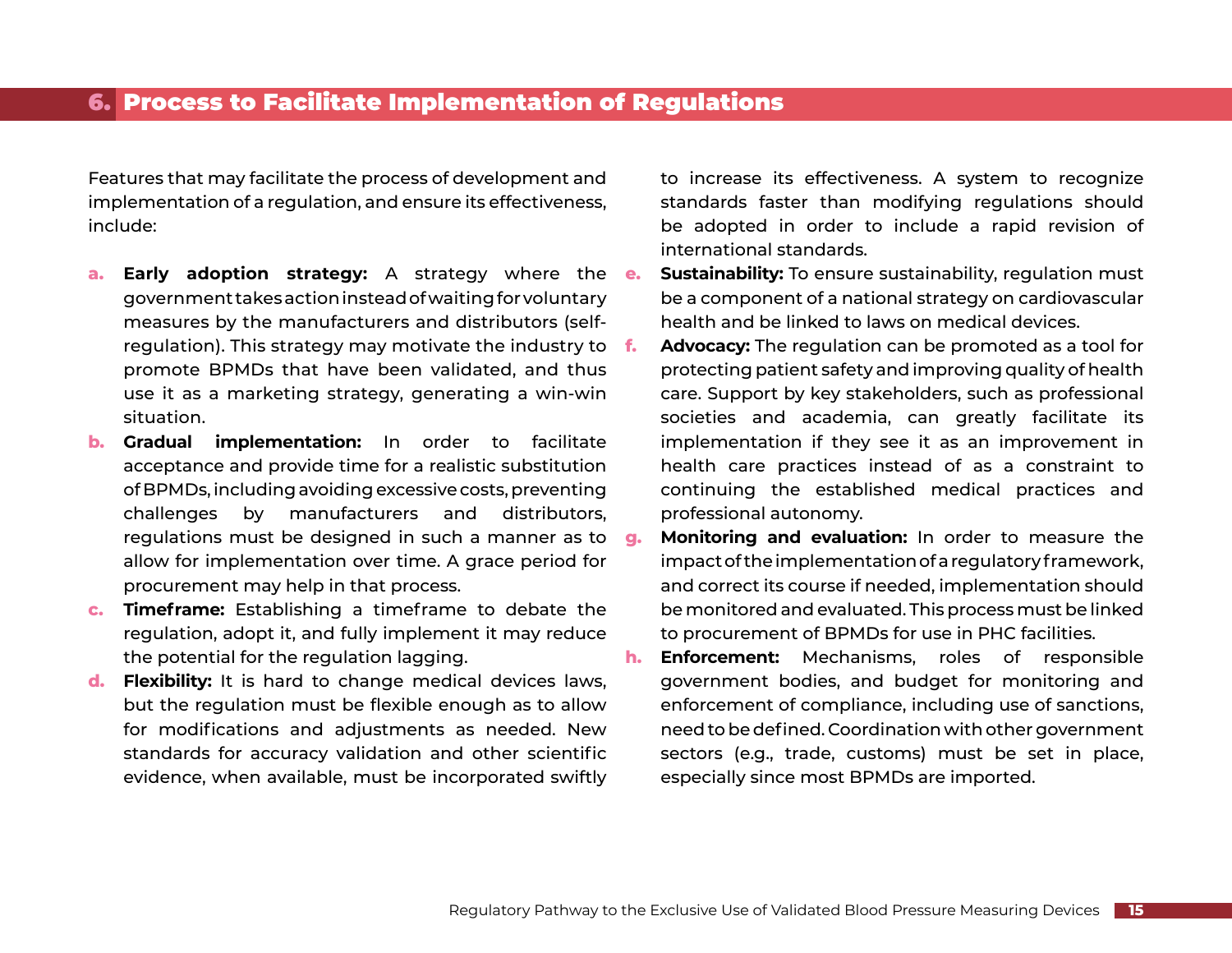### <span id="page-23-0"></span>7. Procurement

Guidance on procurement was recently published in the WHO technical specifications (7). In addition to the WHO guidance, procurement officials should verify that BPMDs have passed appropriate accuracy validation testing. The setting that the BPMD will be used in is also an important consideration. For example, will the BPMD be used in a busy PHC facility, hospital, or even telemedicine. Automated BPMDs designed for clinical use will be most suitable in PHC and hospital settings, whereas automated home BPMDs would be suited to telemedicine. Other considerations include whether multiple cuff sizes are available for the BPMD, energy source, lifespan, and maintenance schedule required.

Importantly, PAHO has adapted the guidance above for use by the PAHO Strategic Fund presented in Annex C (*PAHO Technical Specifications for the Procurement of Automated BPMDs with Cuff (First Level of Care)*) and which can be adapted to be used by governments for the procurement of devices for use in PHC facilities.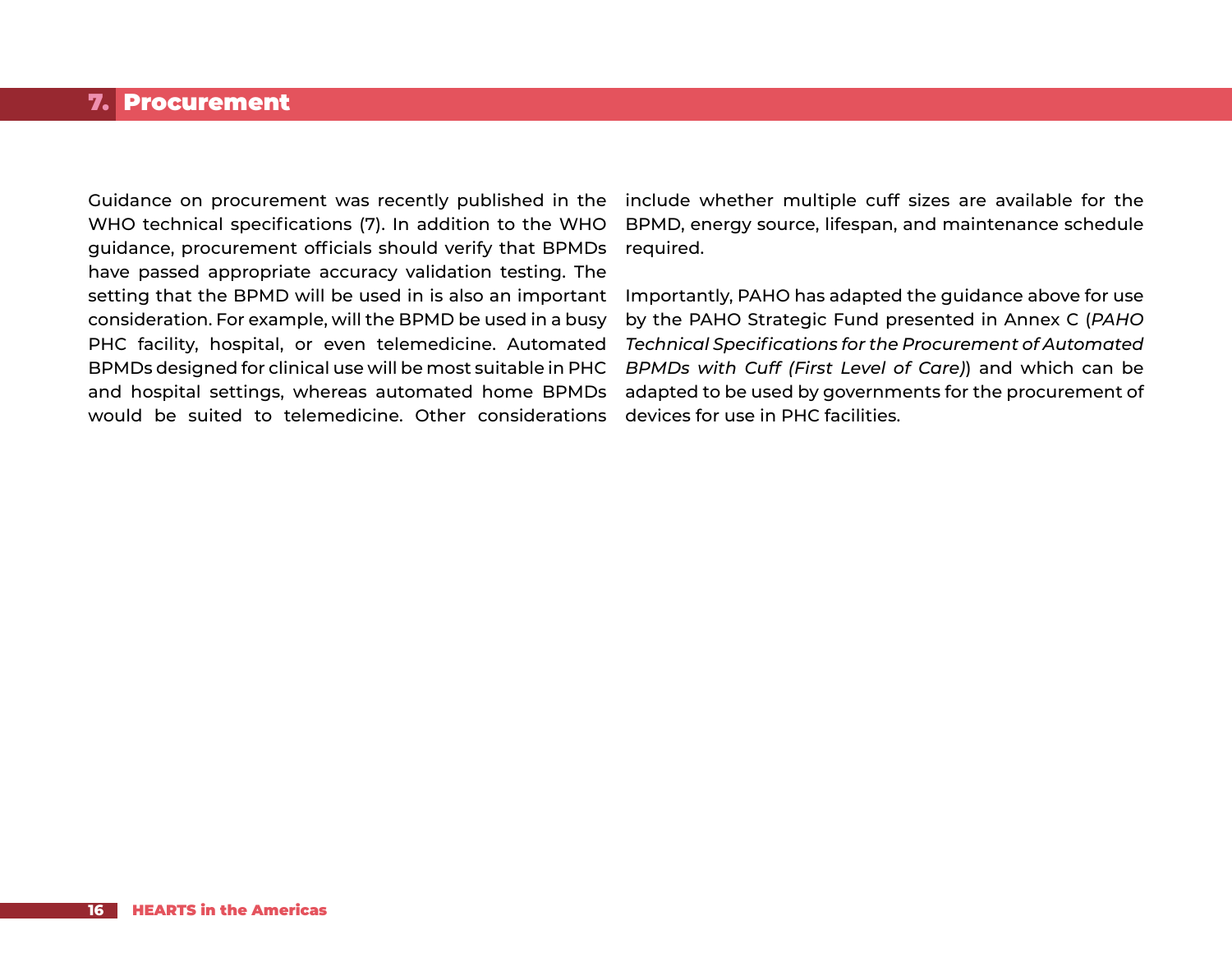## <span id="page-24-0"></span>References

- **1.** Martinez R, Soliz P, Mujica OJ, Reveiz L, Campbell NRC, Ordunez P. The slowdown in the reduction rate of premature mortality from cardiovascular diseases puts the Americas at risk of achieving SDG 3.4: A population trend analysis of 37 countries from 1990 to 2017. J Clin Hypertens. 2020;22(8):1296–309.
- **2.** Campbell NRC, Schutte AE, Varghese CV, Ordunez P, Zhang XH, Khan T, et al. Sao Paulo call to action for the prevention and control of high blood pressure: 2020. J Clin Hypertens (Greenwich). 2019;21(12):1744–52.
- **3.** Pickering TG, Hall JE, Appel LJ, Falkner BE, Graves J, Hill MN, et al. Recommendations for blood pressure measurement in humans and experimental animals: Part 1: blood pressure measurement in humans: a statement for professionals from the Subcommittee of Professional and Public Education of the American Heart Association Council on High Blood Pressure Research. Hypertension. 2005;45(1):142–61.
- **4.** Campbell NRC, Padwal R, Picone DS, Su H, Sharman JE. The impact of small to moderate inaccuracies in assessing blood pressure on hypertension prevalence and control rates. J Clin Hypertens (Greenwich). 2020;22(6):939–42.
- **5.** World Health Organization. Fourth WHO Global Forum on Medical Devices: Report: AMTZ-Kalam Convention Centre, Visakhapatnam, India, 13–15 December 2018. Geneva: WHO; 2019.
- **6.** Executive Board, World Health Assembly. Regulatory system strengthening for medical products. Geneva: WHO; 2014 (Document EB134.R17).
- **7.** World Health Organization. WHO technical specifications for automated non-invasive blood pressure measuring devices with cuff. Geneva: WHO; 2020. Available from: https://apps.who.int/iris/ handle/10665/331749
- **8.** Pan American Health Organization. Regulatory System Strengthening in the Americas. Lessons Learned from the National Regulatory Authorities of Regional Reference. Washington, DC: PAHO; 2021.
- **9.** Pan American Health Organization. Resolution CD54.R9: Strategy on health-related law. 54th Directing Council, 67th Session of the Regional Committee of WHO for the Americas; 2015 Sep 28–Oct 2; Washington, DC. Washington, DC: PAHO; 2015 (Document CVD54.R9).
- **10.** World Health Organization. WHO list of priority medical devices for management of cardiovascular diseases and diabetes. Geneva: WHO; 2021.
- **11.** Pan American Health Organization. List of Priority Medical Devices for the First Level of Care. Washington, DC: PAHO; 2019. Available from: https://www3.paho.org/hq/index. php?option=com\_docman&view=download&alias=49356-listof-priority-medical-devices-for-the-first-level-of-care-main-listpaho-july-2019&category\_slug=medicines-health-technologies-1966&Itemid=270&lang=en
- **12.** De Maria C, Di Pietro L, Lantada AD, Madete J, Makobore PN, Mridha M, et al. Safe innovation: On medical device legislation in Europe and Africa. Health Policy Technol. 2018;7(2):156–65.
- **13.** Sharman JE, O'Brien E, Alpert B, Schutte AE, Delles C, Hecht Olsen M, et al. Lancet Commission on Hypertension group position statement on the global improvement of accuracy standards for devices that measure blood pressure. J Hypertens. 2020;38(1):21–9.
- **14.** Campbell NR, Gelfer M, Stergiou GS, Alpert BS, Myers MG, Rakotz MK, et al. A Call to Regulate Manufacture and Marketing of Blood Pressure Devices and Cuffs: A Position Statement from the World Hypertension League, International Society of Hypertension and Supporting Hypertension Organizations. J Clin Hypertens (Greenwich). 2016;18(5):378–80.
- **15.** Lombardi C, Sharman JE, Padwal R, Picone D, Alcolea E, Ayala R, et al. Weak and fragmented regulatory frameworks on the accuracy of blood pressure-measuring devices pose a major impediment for the implementation of HEARTS in the Americas. J Clin Hypertens (Greenwich). 2020;22(12):2184–91.
- **16.** Padwal R, Campbell NRC, Schutte AE, Olsen MH, Delles C, Etyang A, et al. Optimizing observer performance of clinic blood pressure measurement: a position statement from the Lancet Commission on Hypertension Group. J Hypertens. 2019;37(9):1737–45.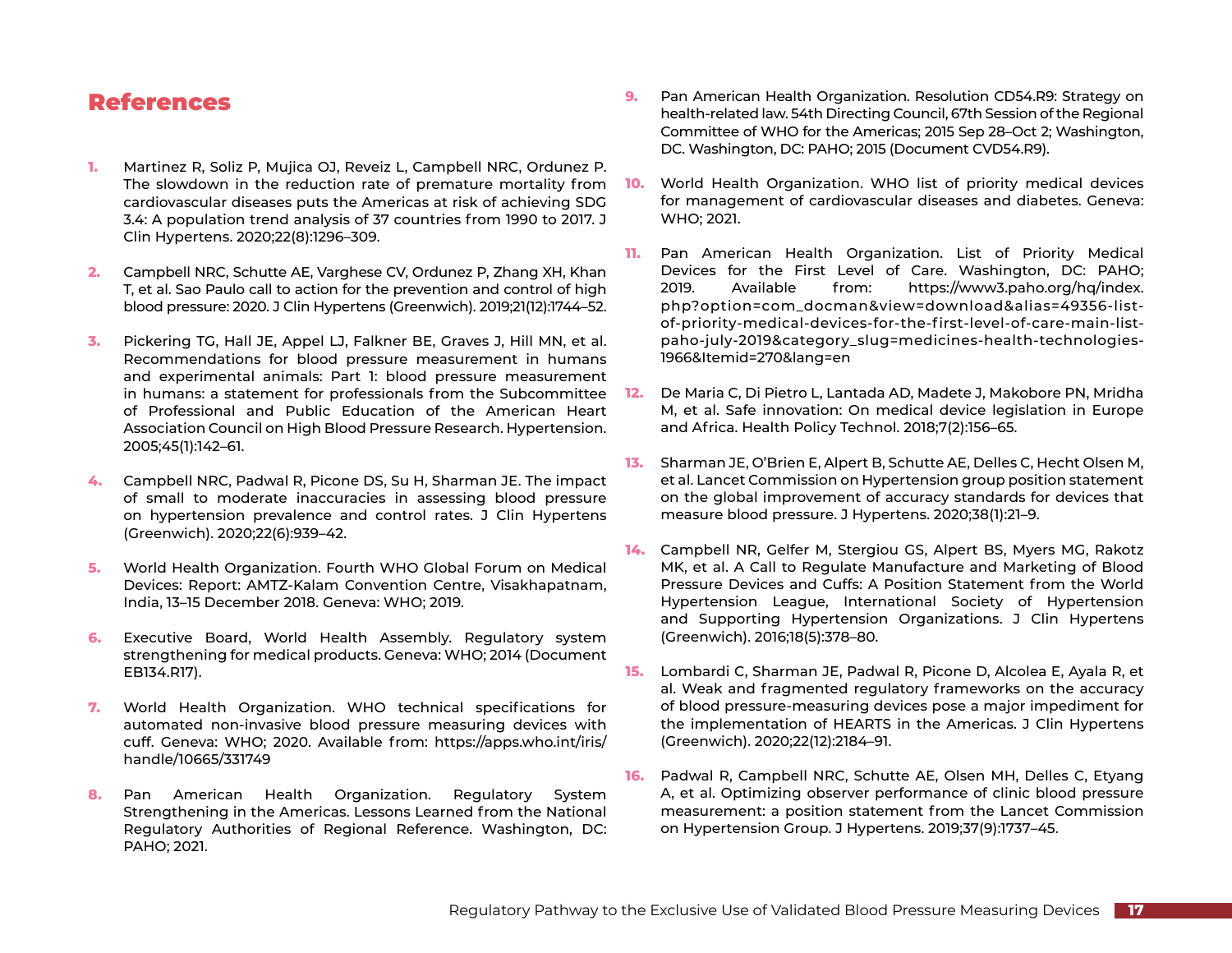- **17.** Brady TM, Padwal R, Blakeman DE, Farrell M, Frieden TR, Kaur P, et al. Blood pressure measurement device selection in low-resource settings: Challenges, compromises, and routes to progress. J Clin Hypertens (Greenwich). 2020;22(5):792–801.
- **18.** Ringrose JS, Polley G, McLean D, Thompson A, Morales F, Padwal R. An Assessment of the Accuracy of Home Blood Pressure Monitors When Used in Device Owners. Am J Hypertens. 2017;30(7):683–9.
- **19.** Jung MH, Kim GH, Kim JH, Moon KW, Yoo KD, Rho TH, et al. Reliability of home blood pressure monitoring: in the context of validation and accuracy. Blood Press Monit. 2015;20(4):215–20.
- **20.** Akpolat T, Dilek M, Aydogdu T, Adibelli Z, Erdem DG, Erdem E. Home sphygmomanometers: validation versus accuracy. Blood Press Monit. 2009;14(1):26–31.
- **21.** Hodgkinson JA, Lee MM, Milner S, Bradburn P, Stevens R, Hobbs FR, et al. Accuracy of blood-pressure monitors owned by patients with hypertension (ACCU-RATE study): a cross-sectional, observational study in central England. Br J Gen Pract. 2020;70(697):e548–e554.
- **22.** Picone DS, Deshpande RA, Schultz MG, Fonseca R, Campbell NRC, Delles C, et al. Nonvalidated Home Blood Pressure Devices Dominate the Online Marketplace in Australia: Major Implications for Cardiovascular Risk Management. Hypertension. 2020;75(6):1593–9.
- **23.** Association for the Advancement of Medical Instrumentation. American National Standard Electronic or Automated Sphygmomanometers. Arlington, VA: AAMI; 1993.
- **24.** Association for the Advancement of Medical Instrumentation. American National Standard Non-invasive Sphygmomanometers – part 2: Clinical validation of automated measurement type ISO 81060-2/ANSI-AAMI. Arlington, VA: AAMI; 2013.
- **25.** O'Brien E, Petrie J, Littler W, de Swiet M, Padfield PL, Altman DG, et al. The British Hypertension Society protocol for the evaluation of blood pressure measuring devices. J Hypertens. 1993;11(suppl 2):S43–S62.
- **26.** O'Brien E, Atkins N, Stergiou G, Karpettas N, Parati G, Asmar R, et al. European Society of Hypertension International Protocol revision 2010 for the validation of blood pressure measuring devices in adults. Blood Press Monit. 2010;15(1):23–38.
- **27.** O'Brien E, Pickering T, Asmar R, Myers M, Parati G, Staessen J, et al. Working Group on Blood Pressure Monitoring of the European Society of Hypertension International Protocol for validation of blood pressure measuring devices in adults. Blood Press Monit. 2002;7(1):3–17.
- **28.** Association for the Advancement of Medical Instrumentation; European Society of Hypertension; International Organization for Standardization. Non-invasive sphygmomanometers — Part 2: Clinical investigation of intermittent automated measurement type. [Geneva]: ISO; 2018.
- **29.** Stergiou GS, Palatini P, Asmar R, Ioannidis JP, Kollias A, Lacy P, et al. Recommendations and Practical Guidance for performing and reporting validation studies according to the Universal Standard for the validation of blood pressure measuring devices by the Association for the Advancement of Medical Instrumentation/ European Society of Hypertension/International Organization for Standardization (AAMI/ESH/ISO). J Hypertens. 2019;37(3):459–66.
- **30.** Stergiou GS, Alpert B, Mieke S, Asmar R, Atkins N, Eckert S, et al. A universal standard for the validation of blood pressure measuring devices: Association for the Advancement of Medical Instrumentation/European Society of Hypertension/International Organization for Standardization (AAMI/ESH/ISO) Collaboration Statement. J Hypertens. 2018;36(3):472–8.
- **31.** World Health Organization. WHO global model regulatory framework for medical devices including in vitro diagnostic medical devices. Geneva: WHO; 2017.
- **32.** Picone DS, Padwal R, Campbell NRC, Boutouyrie P, Brady TM, Olsen MH, et al. How to check whether a blood pressure monitor has been properly validated for accuracy. J Clin Hypertens (Greenwich). 2020;22(12):2167–74.
- **33.** Pan American Health Organization. Regulatory Reliance Principles: Concept note and recommendations. Ninth Conference of the Pan American Network for Drug Regulatory Harmonization (PANDRH); San Salvador, 24 to 26 October, 2018. Washington, DC: PAHO; 2019.
- **34.** World Health Organization. WHO Global Benchmarking Tool (GBT) for Evaluation of National Regulatory System of Medical Products: Vigilance (VL): Indicators and Fact Sheets. Geneva: WHO; 2018.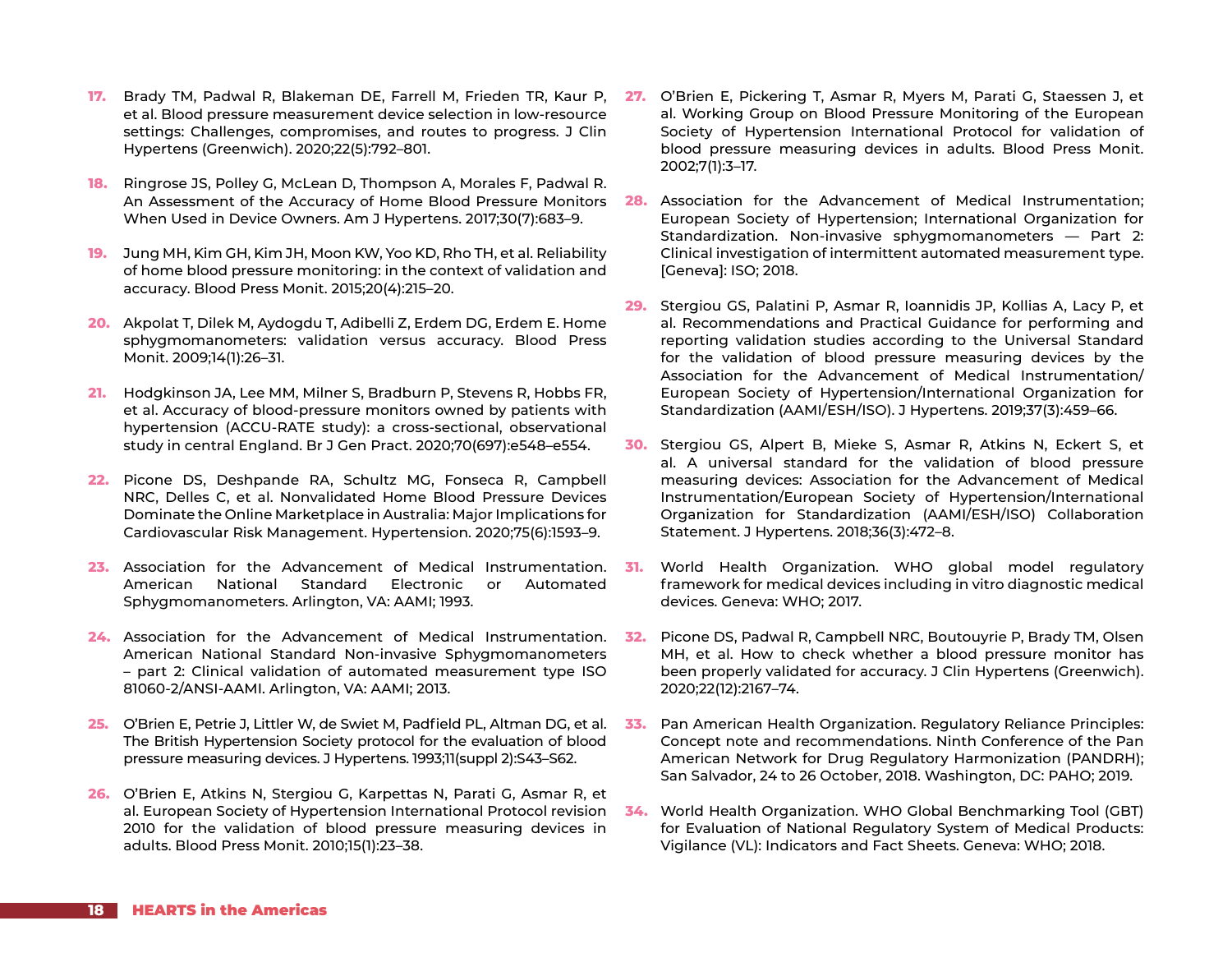- **35.** International Medical Device Regulators Forum. Principles of Labelling for Medical Devices and IVD Medical Devices. [No place]: IMDRF; 2019 [updated 21 March 2019]. Available from: http://imdrf. org/docs/imdrf/final/technical/imdrf-tech-190321-pl-md-ivd.pdf
- **36.** Piette JD, Datwani H, Gaudioso S, Foster SM, Westphal J, Perry W, et al. Hypertension Management Using Mobile Technology and Home Blood Pressure Monitoring: Results of a Randomized Trial in Two Low/ Middle-Income Countries. Telemed J E Health. 2012;18(8):613–20.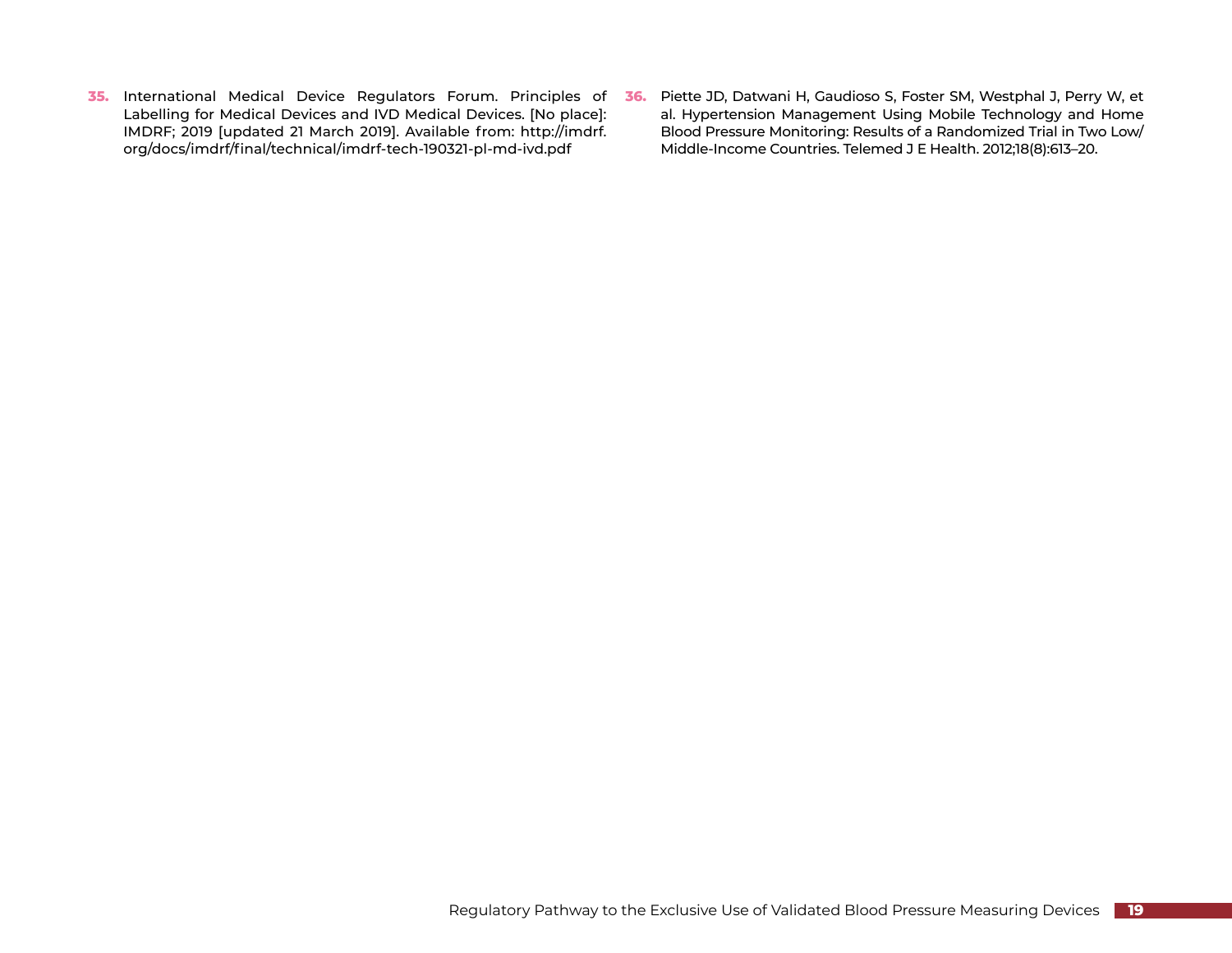## <span id="page-27-0"></span>Annex A: How to Check if a Device is Validated for Accuracy

### **1. Verify if BPMDs have passed accuracy validation by searching online registries.**

If a BPMD has previously been appropriately clinically validated for precision and accuracy<sup>1</sup> then it does not need further testing. If a device has not been validated, then it should not be approved for sale until an appropriate validation test has been performed (see Figure 1).

The easiest and most reliable way to verify if an automated BPMD has been validated is to search for the device on a reputable registry. There is not currently a dedicated listing for Latin American and Caribbean countries, so the most useful sources of accuracy validation information are the general registries STRIDE BP (<https://www.stridebp.org/>) and Medaval (<https://medaval.ie/>). There are country-specific listings for Canada, Germany, Japan, United Kingdom and Ireland, and the United States of America.

Practical guidance on how to use these listings has been recently published.<sup>2</sup> In summary, the first step is to identify the manufacturer name and model number. These two details should be available on the packaging of the BPMD,

from the business selling the BPMD, or directly through the manufacturer. If the manufacturer name and/or model number are unavailable, it is unlikely the BPMD will be validated. Once these details have been found, follow the guidance available from the practical infographics available from [https://www.menzies.utas.edu.au/education/blood](https://www.menzies.utas.edu.au/education/blood-pressure-resources)[pressure-resources](https://www.menzies.utas.edu.au/education/blood-pressure-resources) (available in a number of languages). If the device is not found on one registry, it is worthwhile searching on a different registry for confirmation.

#### **2. Verify equivalence to a previously validated device.**

New automated BPMDs that are equivalent to those that have been previously validated do not need to undergo validation testing. Equivalence is defined as a new BPMD, when compared to a previously validated BPMD, having exactly the same critical measurement apparatus and algorithms. Manufacturers and distributors should provide data relating to devices for which they are claiming equivalence, in order to justify their claims of equivalence. See Annex B for specific equivalence criteria.

 $^{\rm 1}$  In addition to passing other tests related to accuracy such as those related to the effects of static pressure, variation in temperature, and ambient humidity.

<sup>&</sup>lt;sup>2</sup> Picone DS, Padwal R, Campbell NRC, Boutouyrie P, Brady TM, Olsen MH, et al. How to check whether a blood pressure monitor has been properly validated for accuracy. J Clin Hypertens (Greenwich). 2020;22(12):2167–74.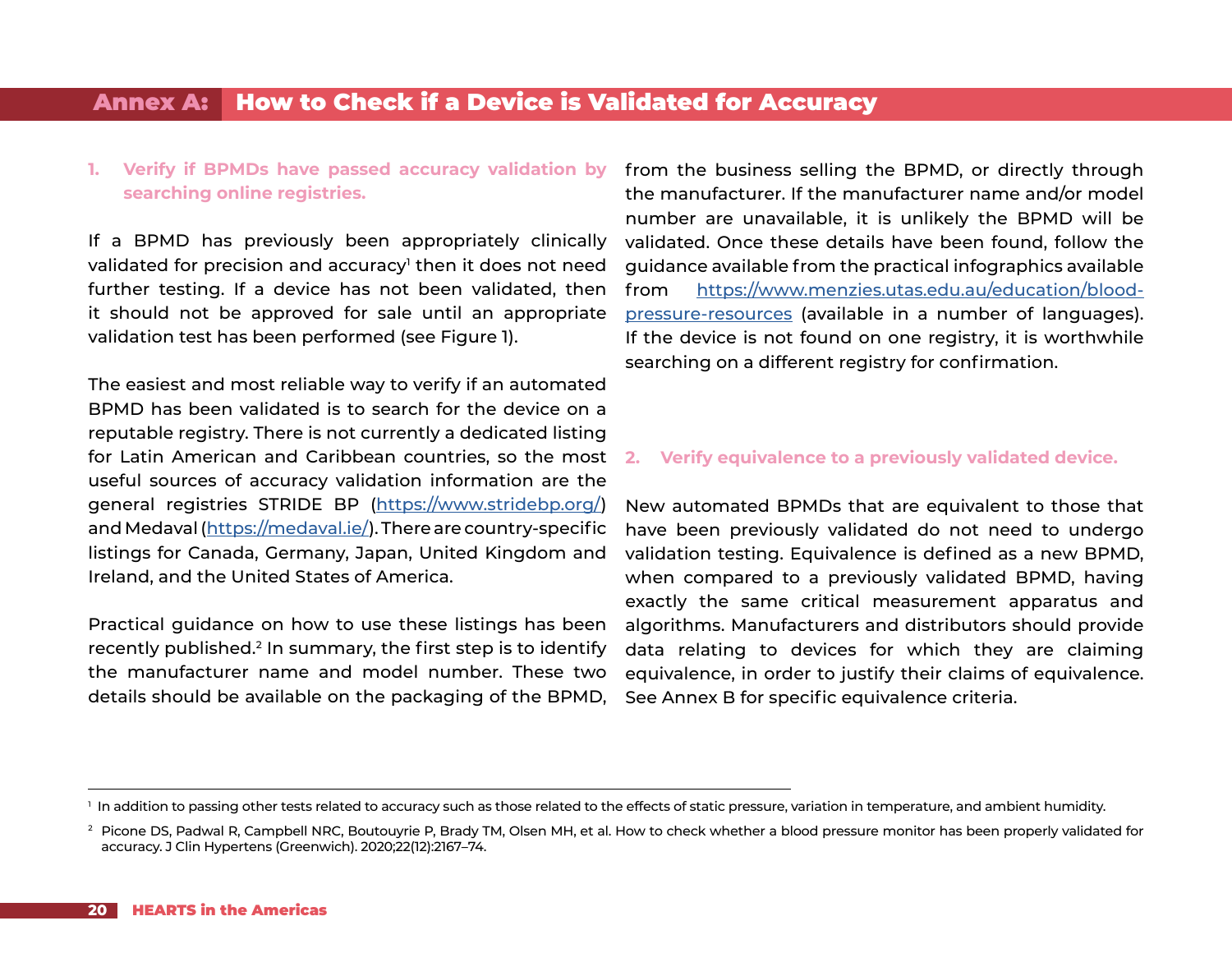## <span id="page-28-0"></span>Annex B: Equivalence of Devices

The criteria below were developed by the British and Irish 1. Hypertension Society (BIHS).<sup>1</sup>

#### **Derivative Devices**

Devices that are listed on the BIHS validated BPMD listing as being derivative of other models have been approved on the basis of information supplied to the BIHS by the manufacturer. Other organizations, such as Hypertension Canada and the American Medical Association Validated Device Listing, also require a signed, notarized affidavit attesting that there are no differences between the BPMD that is claimed to be an equivalent and previously validated BPMD.

In declaring equivalence, manufacturers should state if there are any changes in any of the following items:

- **1.** Cuff characteristics.
- **2.** Transducer, amplifier, and any signal processing carried out prior to digitization.
- **3.** Cuff inflation.
- **4.** Cuff deflation.
- **5.** Digitization (sampling frequency and number of bits), and digital signal processing.
- **6.** Interpolation. The oscillometric pulses occur only every heartbeat and it is not uncommon for designers to interpolate between pulses to increase the accuracy and reduce the measurement variability while increasing the cuff deflation rate (or inflation rate for those devices that measure during cuff inflation) to reduce the measurement time.
- **7.** Algorithm.

<sup>1</sup> British and Irish Hypertension Society [Internet]. Edinburgh: BIHS; 2020. Process for Listing of Validated Blood Pressure Monitors. Available from: https://bihsoc. org/bp-monitors/process-for-listing-of-validated-blood-pressure-monitors/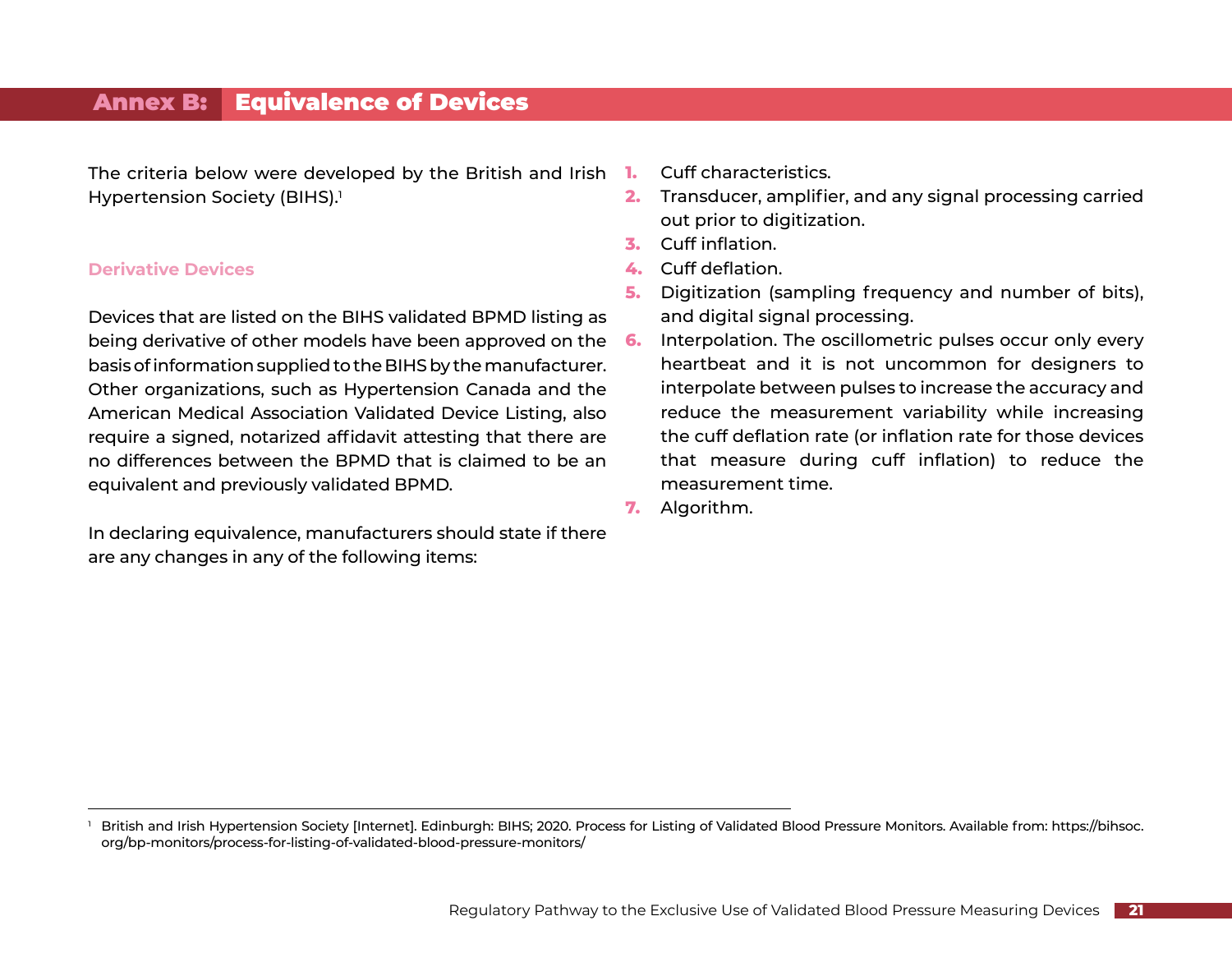## <span id="page-29-0"></span>Annex C: PAHO Technical Specifications for the Procurement of Automated BPMDs with Cuff (First Level of Care)

| Automated Non-Invasive Blood Pressure Measuring Devices with Cuff |                                                                                                                                                                                                                                                                                                                                                                                                                                         |  |
|-------------------------------------------------------------------|-----------------------------------------------------------------------------------------------------------------------------------------------------------------------------------------------------------------------------------------------------------------------------------------------------------------------------------------------------------------------------------------------------------------------------------------|--|
| <b>Description</b>                                                | An electrically powered device designed to non-invasively measure BP, with a self-contained software<br>program to regulate automatic arm-cuff inflation and measurement cycles. It typically displays current<br>heart rate and mean arterial pressure in addition to systolic and diastolic BP; it may have memory to store<br>values and may sound an alarm if BP exceeds pre-set limits.                                            |  |
| <b>General technical</b><br>requirements                          | <b>Measurement ranges</b><br>Systolic (mm Hg):<br>60–250, 290 preferred for adults<br>30-160 for children<br>Diastolic (mm Hg):<br>30-180 adults<br>10-150 paediatric<br>Mean arterial pressure (mm Hg)<br>30-250 adults<br>30–160 children<br>Pulse (beats per min):<br>30-150 adult and children<br>Inflation pressure (mm Hg)<br>$\cdot$ 150-260 adults                                                                              |  |
|                                                                   | <b>Cuff sizes</b><br>Paediatric<br>Small, adult<br>Adult<br>Large, adult<br>Extra large, adult<br><b>Cuff characteristics</b><br>Latex free<br>Cuff arm fixing method must allow ease of use<br>$\bullet$<br>Ease of cleaning and low dirt attraction<br>Cuff material must be removable and washable<br>Connection tube to be detachable from other parts, allowing periodic cutting of decayed ends<br>Connection tube length ≥ 30 cm |  |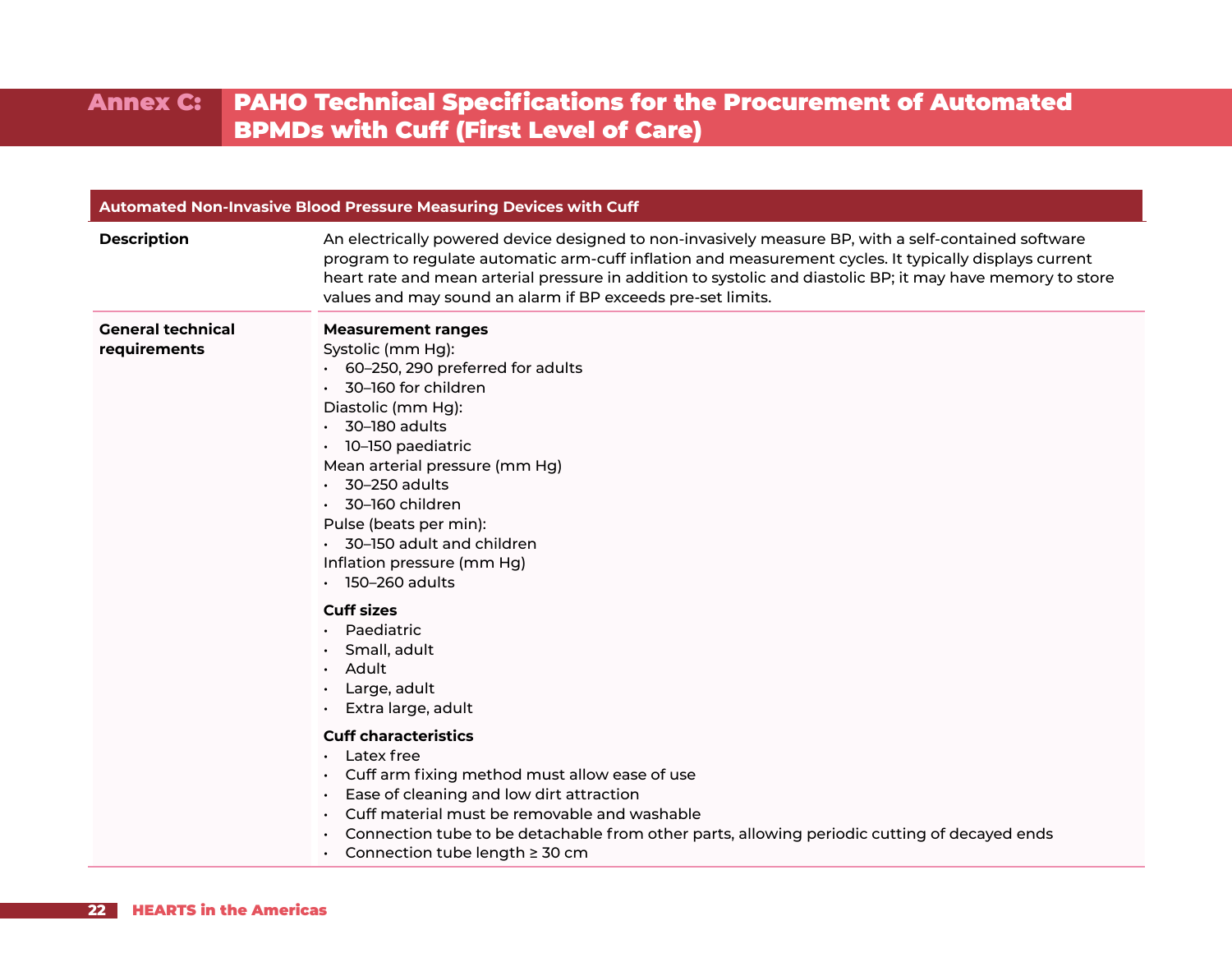| <b>General technical</b><br>requirements | <b>Cuff markings</b><br>• Markings that indicate proper placement and helps the user to determine if arm size appropriate                                                                                                                                                                              |
|------------------------------------------|--------------------------------------------------------------------------------------------------------------------------------------------------------------------------------------------------------------------------------------------------------------------------------------------------------|
|                                          | <b>Equipment alarms required:</b><br>· Cuff leak, cuff disconnect<br>Failure to take successful reading<br>Low-battery notice                                                                                                                                                                          |
|                                          | Equipment alarms, preferable:<br>Hose leak<br>Inflation error<br>Deflation error<br>Automatic 0 required<br>Display may include tabular and/or graphic trends (user preference)<br>For adults: the sphygmomanometer must automatically deflate if the cuff pressure reaches 300 mm Hg                  |
| <b>Displayed parameters</b>              | The unit must display the following numerical values:<br>Systolic pressure<br>Diastolic pressure<br>Pulse rate<br>Other parameters, such as mean arterial pressure, are optional.<br>The unit must alert the operator, either visually or audibly, when the blood pressure measurement has<br>finished |
| User adjustable settings                 | Inflation pressure must be adjustable or automatically set                                                                                                                                                                                                                                             |
| <b>Physical characteristics</b>          | Dimensions $(1 \times w \times h)$ : 15 x 10 x 10 cm, approximately<br>Weight: 300 g, approximately                                                                                                                                                                                                    |
| <b>Accessories/Consumables</b>           | Blood pressure cuff child<br>$\bullet$ .<br>Blood pressure cuff small adulto<br>Blood pressure cuff adult<br>Blood pressure cuff thigh<br>Quantities and types must be confirmed with the user                                                                                                         |
| <b>Labeling and user</b><br>manuals      | All supporting documentation, operation, service and user manuals must be presented in the official<br>language of the country in which the equipment will be used                                                                                                                                     |
| <b>Power supply</b>                      | Operates from AC power electric line: 100-240 V ~, 60 Hz. (if aplicabble)<br>DC: Rechargeable battery (3.6 V or approximately 300 measurements) or single-use battery                                                                                                                                  |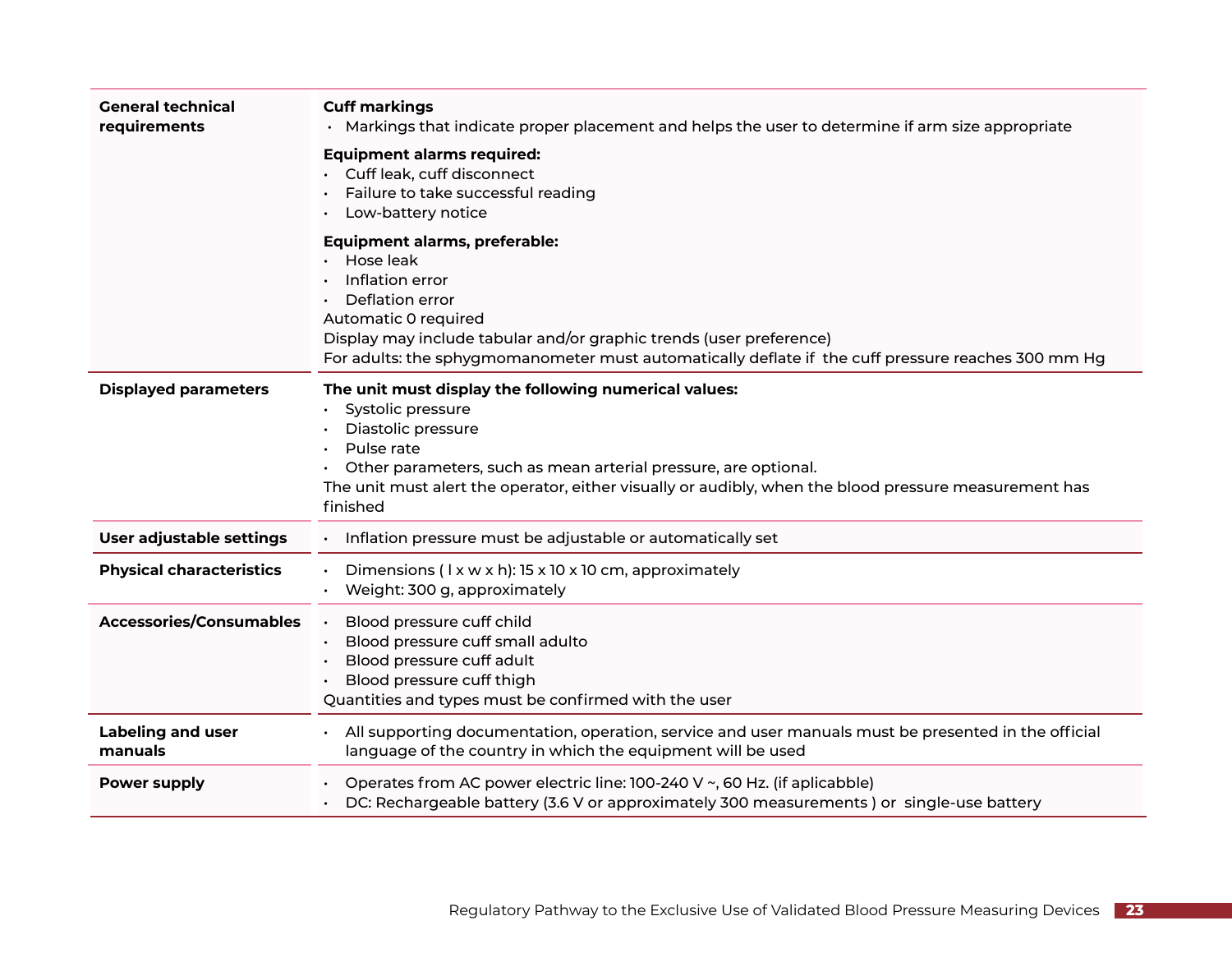| <b>Regulatory compliance/</b><br><b>Certification</b> | Free sales certificate (FSC) or certificate for exportation of medical device provided by the competent<br>authority in the manufacturing country<br>Proof of regulatory compliance, as appropriate, per the product's risk classification (e.g. Food and Drug<br>Administration [FDA] and/or Conformité Européenne [CE])                                                                                                                                                                                                                                                                                                                                                                                                                                                                                                                                                                                                                                  |
|-------------------------------------------------------|------------------------------------------------------------------------------------------------------------------------------------------------------------------------------------------------------------------------------------------------------------------------------------------------------------------------------------------------------------------------------------------------------------------------------------------------------------------------------------------------------------------------------------------------------------------------------------------------------------------------------------------------------------------------------------------------------------------------------------------------------------------------------------------------------------------------------------------------------------------------------------------------------------------------------------------------------------|
| <b>Standards for the</b><br>manufacturer              | Certified quality management system for medical devices (e.g. ISO 13485)<br>$\bullet$<br>Application of risk management to medical devices (e.g. ISO 14971)                                                                                                                                                                                                                                                                                                                                                                                                                                                                                                                                                                                                                                                                                                                                                                                                |
| <b>Accuracy validation</b><br>standards               | AAMI/ESH/ISO 81060-2 Universal Standard for the Validation of Blood Pressure Measuring Devices<br>Noninvasive Sphygmomanometers - Part 2: Clinical investigation of automated measurement type (only<br>standard to be accepted after 2024, unless replaced by an equivalente universal standard.<br>• Until 2024 the following standards will be accepted: 2013 American Association for Medical<br>Instrumentation (AAMI);2010 European Hypertension Society (ESH), and 1993 British Hypertension Society<br>(BHS)                                                                                                                                                                                                                                                                                                                                                                                                                                       |
| Other standards for the<br>product performance        | Compliance to the following international standards or to regional or national equivalent, (including the<br>technical tests for safety and performance from accredited laboratories or third parties). Compliance to the<br>current version of the standards is recommended:<br>· ISO 14155 Clinical investigation of medical devices for human subjects - Good clinical practice<br>· IEC 80601-2-30 Medical electrical equipment - Part 2-30: Particular requirements for basic safety and<br>essential performance of automated non-invasive sphygmomanometers<br>· ISO 16142-1 Medical devices - Recognized essential principles of safety and performance of medical<br>devices - Part 1: General essential principles and additional specific essential principles for all non-IVD<br>medical devices and guidance on the selection of standards<br>ISO/IEEE 11073-10407 Part 10407: Device specialization - Blood pressure monitor (if applicable) |
|                                                       | <b>Regional/local standards</b><br>ANSI/AAMI SP10:2002 and A1:2003 and A2:2006 (Manual, electronic or automated sphygmomanometers)<br>blood pressure measuring system.                                                                                                                                                                                                                                                                                                                                                                                                                                                                                                                                                                                                                                                                                                                                                                                     |
| <b>Warranty</b>                                       | Minimum 2 years<br>Availability of accessories, consumables and spare parts for at least 2 years                                                                                                                                                                                                                                                                                                                                                                                                                                                                                                                                                                                                                                                                                                                                                                                                                                                           |